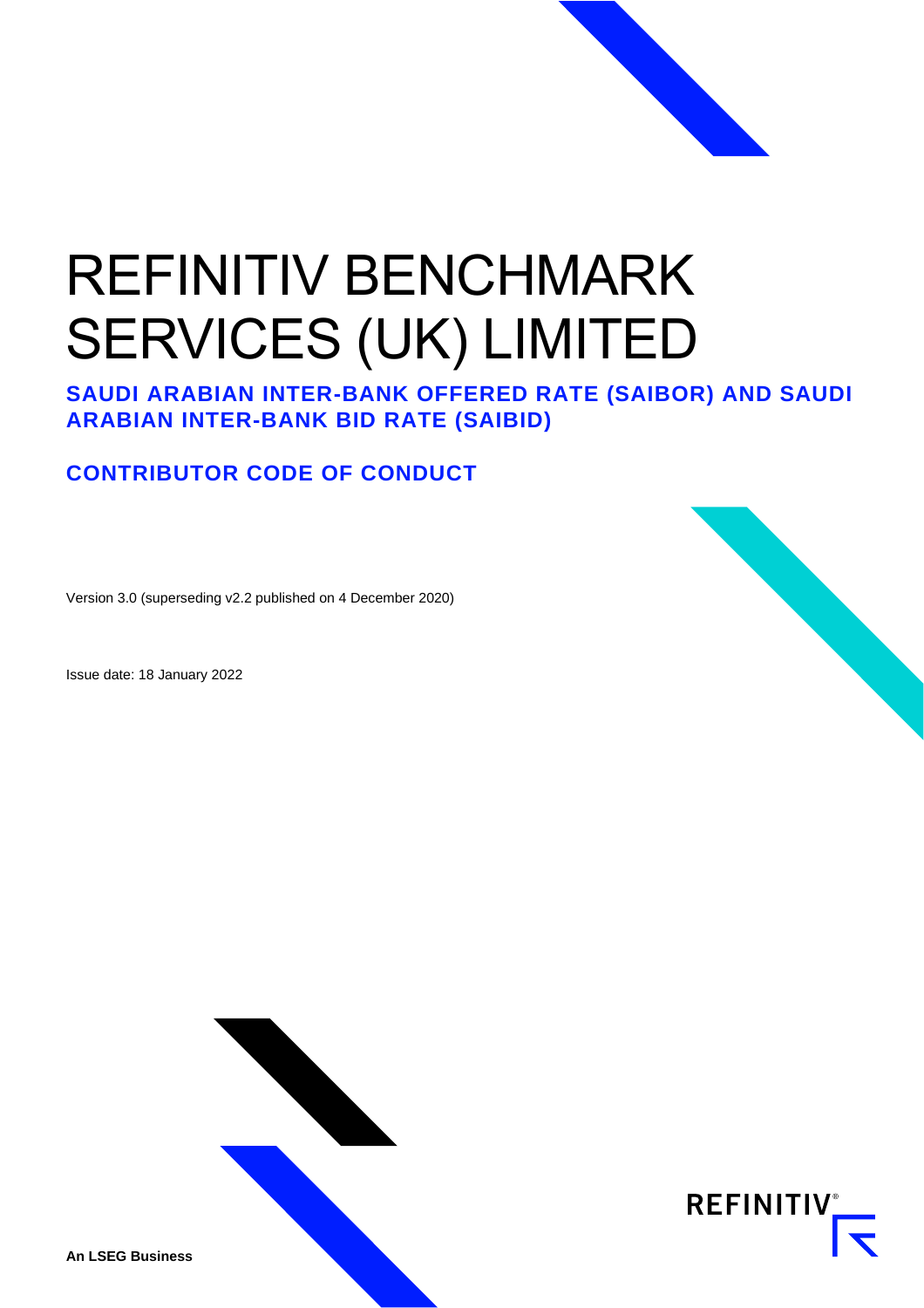# **Contents**

| 1.1<br>1.2<br>1.3<br>1.4<br>1.5<br>1.6<br>$\mathbf{2}$<br>2.1<br>2.2<br>2.3<br>3<br>3.1<br>3.2<br>3.3<br>3.4<br>3.5<br>3.6<br>4<br>4.1<br>4.2<br>4.3<br>4.4<br>4.5<br>4.6<br>4.7<br>4.8<br>5 |  |
|----------------------------------------------------------------------------------------------------------------------------------------------------------------------------------------------|--|
|                                                                                                                                                                                              |  |
|                                                                                                                                                                                              |  |
|                                                                                                                                                                                              |  |
|                                                                                                                                                                                              |  |
|                                                                                                                                                                                              |  |
|                                                                                                                                                                                              |  |
|                                                                                                                                                                                              |  |
|                                                                                                                                                                                              |  |
|                                                                                                                                                                                              |  |
|                                                                                                                                                                                              |  |
|                                                                                                                                                                                              |  |
|                                                                                                                                                                                              |  |
|                                                                                                                                                                                              |  |
|                                                                                                                                                                                              |  |
|                                                                                                                                                                                              |  |
|                                                                                                                                                                                              |  |
|                                                                                                                                                                                              |  |
|                                                                                                                                                                                              |  |
|                                                                                                                                                                                              |  |
|                                                                                                                                                                                              |  |
|                                                                                                                                                                                              |  |
|                                                                                                                                                                                              |  |
|                                                                                                                                                                                              |  |
|                                                                                                                                                                                              |  |
|                                                                                                                                                                                              |  |
|                                                                                                                                                                                              |  |
|                                                                                                                                                                                              |  |
| 5.1                                                                                                                                                                                          |  |
| 5.2                                                                                                                                                                                          |  |
| 5.3                                                                                                                                                                                          |  |
| 5.4                                                                                                                                                                                          |  |
| 5.5                                                                                                                                                                                          |  |
| 5.6                                                                                                                                                                                          |  |
| 6                                                                                                                                                                                            |  |
| 6.1                                                                                                                                                                                          |  |
| 6.2                                                                                                                                                                                          |  |
| 6.3                                                                                                                                                                                          |  |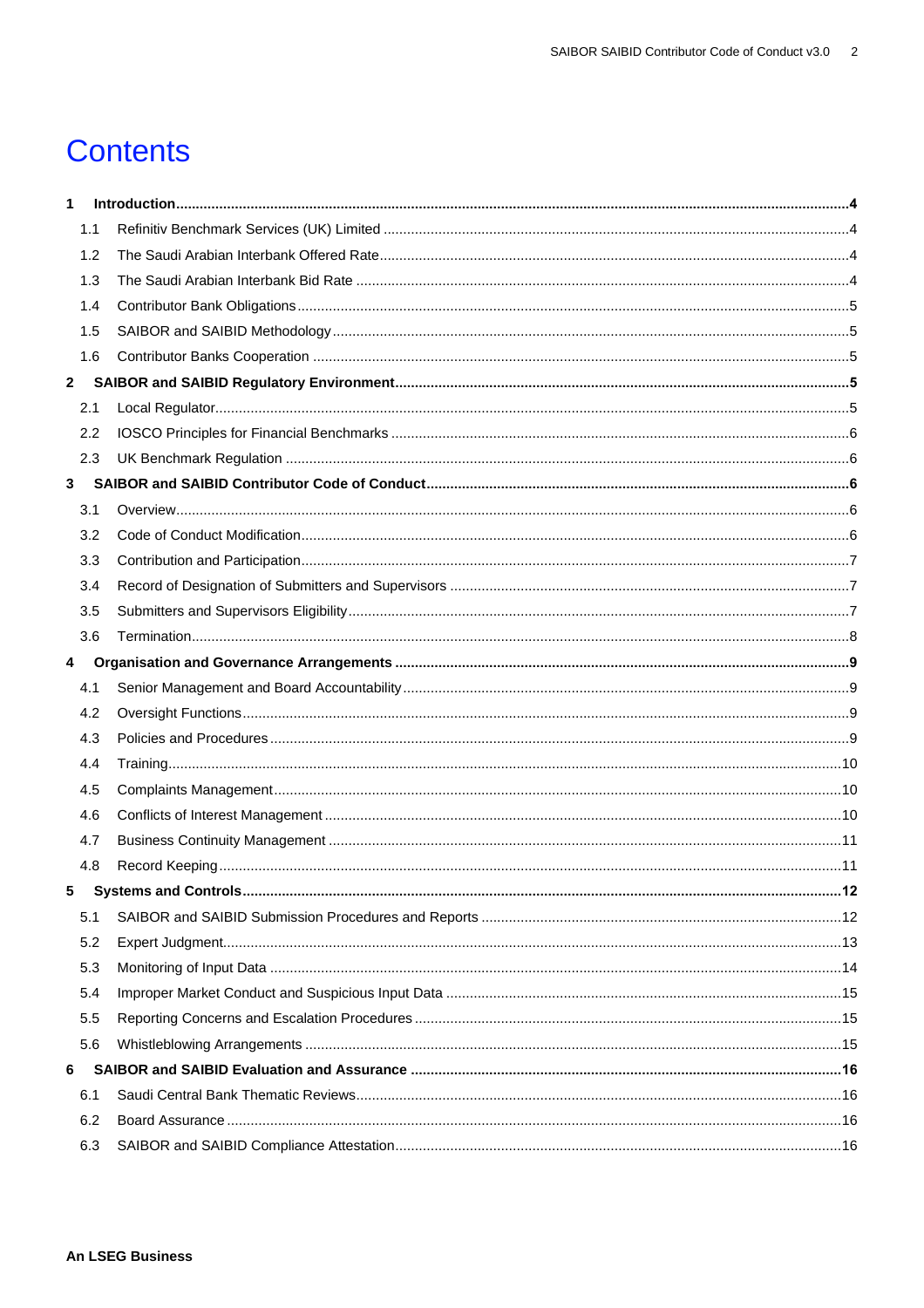|  | Appendix 2: SAIBOR and SAIBID Contributor Code of Conduct - Compliance Certification Form 23 |  |
|--|----------------------------------------------------------------------------------------------|--|
|  |                                                                                              |  |
|  |                                                                                              |  |
|  |                                                                                              |  |
|  |                                                                                              |  |
|  |                                                                                              |  |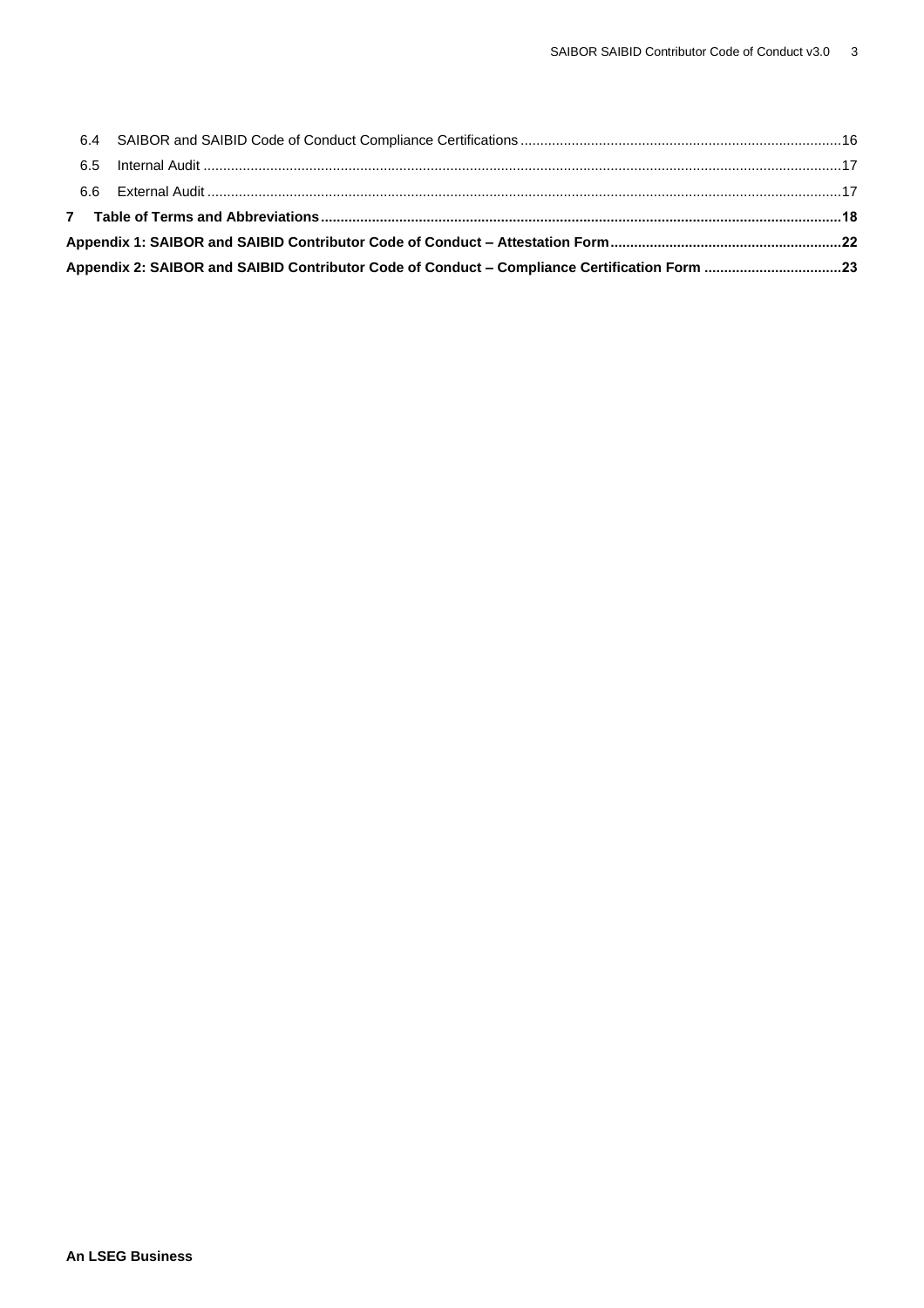# <span id="page-3-0"></span>1 Introduction

# <span id="page-3-1"></span>**1.1 Refinitiv Benchmark Services (UK) Limited**

- 1.1.1 Refinitiv, through its wholly owned subsidiary Refinitiv Benchmark Services (UK) Limited **("RBSL"),** is the SAIBOR and SAIBID **Benchmark Administrator** that holds the primary responsibility for all aspects of the SAIBOR and SAIBID determination process.
- 1.1.2 RBSL is incorporated in England and Wales with company number 08541574 and is a wholly owned subsidiary of Refinitiv Limited ("RL"), itself a wholly owned indirect subsidiary of London Stock Exchange Group plc ("LSEG").
- 1.1.3 RBSL is authorized and regulated in the UK by the Financial Conduct Authority ("**FCA**"), FCA Reference Number [610678;](https://register.fca.org.uk/ShPo_FirmDetailsPage?id=001b000000NMhY4AAL) RBSL is listed on th[e FCA Register](https://register.fca.org.uk/BenchmarksRegister/s/?pageTab=Administrators) as an authorised **Benchmark Administrator** pursuant to Article 34 of the UK BMR.<sup>1</sup>
- 1.1.4 RBSL's Administration obligations include developing and publishing this SAIBOR and SAIBID Contributor Code of Conduct ("SAIBOR and SAIBID CCoC").

# <span id="page-3-2"></span>**1.2 The Saudi Arabian Interbank Offered Rate**

- 1.2.1 The definition of **SAIBOR** is as follows: The Saudi Arabian Interbank Offered Rate ("SAIBOR") benchmark is an indicative offer rate at which contributor panel banks would be able to borrow unsecured interbank funds in Saudi Riyals, anchored in transactions where possible together with a historical spread adjustment. A waterfall methodology is applied to enable a rate to be published in a wide range of market circumstances.
- 1.2.2 For the avoidance of doubt, the same Methodology (including the same transactions and waterfall levels) is used by Contributor Banks to determine submissions for both SAIBID and SAIBOR except that submissions for SAIBOR will also include the historical spread adjustment as detailed in the Methodology.
- 1.2.3 SAIBOR consists of 6 maturities Overnight, 1 week, 1 month, 3 months, 6 months and 1 year and is calculated and published by the Administrator on each Business Day (Sunday to Thursday) at 12:00 noon Riyadh Time, subject to local market holidays, as advised by the Saudi Central Bank.
- 1.2.4 SAIBOR is calculated as the arithmetic average of submissions after the two highest and two lowest rates have been discarded and is published to 5 decimal places.

# <span id="page-3-3"></span>**1.3 The Saudi Arabian Interbank Bid Rate**

- 1.3.1 The definition of **SAIBID** (The Saudi Arabian Interbank Bid Rate) is as follows: SAIBID is a benchmark representing the realised cost of contributor panel banks' wholesale unsecured funding in Saudi Riyals, anchored in transactions where possible. A waterfall methodology is applied to enable a rate to be published in a wide range of market circumstances.
- 1.3.2 SAIBID consists of 6 maturities Overnight, 1 week, 1 month, 3 months, 6 months and 1 year and is calculated and published by the Administrator on each Business Day (Sunday to Thursday) at 12:00 noon Riyadh Time, subject to local market holidays, as advised by the Saudi Central Bank.

<sup>&</sup>lt;sup>1</sup> [The Benchmarks \(Amendment and Transitional Provision\) \(EU Exit\) Regulations 2019](https://www.legislation.gov.uk/uksi/2019/657/made)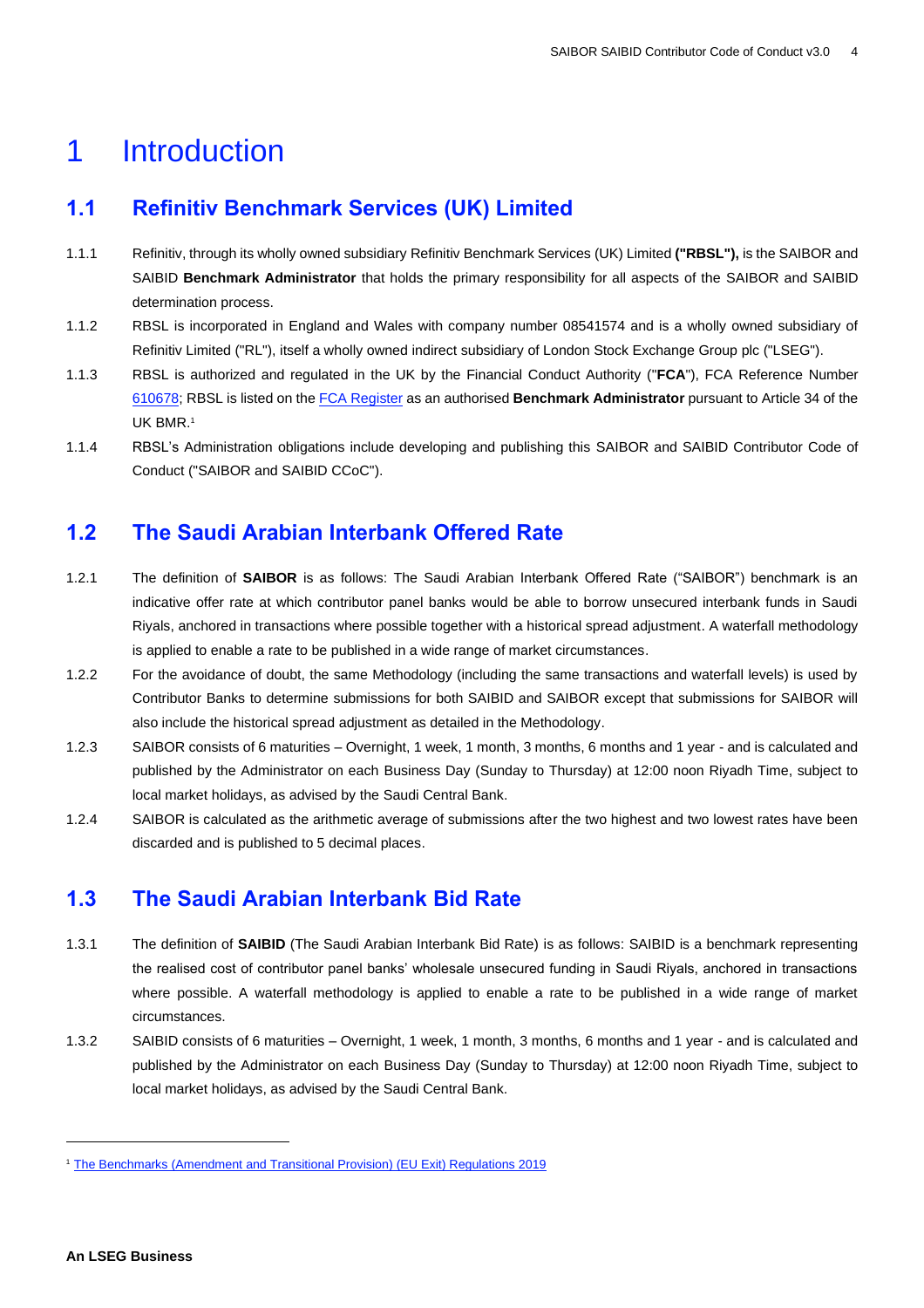1.3.3 SAIBID is calculated as the arithmetic average of submissions after the two highest and two lowest rates have been discarded and is published to 5 decimal places.

## <span id="page-4-0"></span>**1.4 Contributor Bank Obligations**

- 1.4.1 This SAIBOR and SAIBID CCoC specifies the obligations that each **Submitting Bank** (or "**Contributor**") and its staff ("**Submitters**" and "**Supervisors**") providing SAIBOR and SAIBID input data to RBSL must adhere to on a continuous basis.
- 1.4.2 For the sake of clarity, a "Contributor Bank" is the entity responsible for the provision of SAIBOR and SAIBID input data to RBSL, while a "Submitter" and "Supervisor" are the natural persons employed by the Contributor Bank who determine and physically provide the SAIBOR and SAIBID input data to RBSL.
- 1.4.3 Each Contributor Bank shall implement all the requirements of this SAIBOR and SAIBID CCoC.

### <span id="page-4-1"></span>**1.5 SAIBOR and SAIBID Methodology**

- 1.5.1 This SAIBOR and SAIBID CCoC should be read and complied with in conjunction with the SAIBOR and SAIBID **Methodology**, with additional focus on those sections that specifies the responsibilities of the Contributor in regard to:
	- a) the requirement to contribute Input Data sufficient to represent accurately and reliably the market or economic reality that SAIBOR and SAIBID are intended to measure;
	- b) the exercise of **Expert Judgment**;
	- c) the calculation methodology;
	- d) the timeliness of contributions; and
	- e) refix policy.
- 1.5.2 The SAIBOR and SAIBID Methodology is published on the Refinitiv website and is updated from time to time, which will be notified to the Contributor Banks

# <span id="page-4-2"></span>**1.6 Contributor Banks Cooperation**

- 1.6.1 Each Contributor Bank must cooperate with RBSL and any relevant **Competent Authority** or Law Enforcement Agency in an open and honest manner.
- 1.6.2 Each Contributor Bank shall promptly provide any relevant Competent Authority or Law Enforcement Agency either soft or hard copies of relevant SAIBOR and SAIBID related data or records upon request. Such data or records provided to RBSL will be handled confidentially.

# <span id="page-4-3"></span>2 SAIBOR and SAIBID Regulatory Environment

## <span id="page-4-4"></span>**2.1 Local Regulator**

2.1.1 SAIBOR and SAIBID Contributor Banks are local KSA banks regulated by the Saudi Central Bank.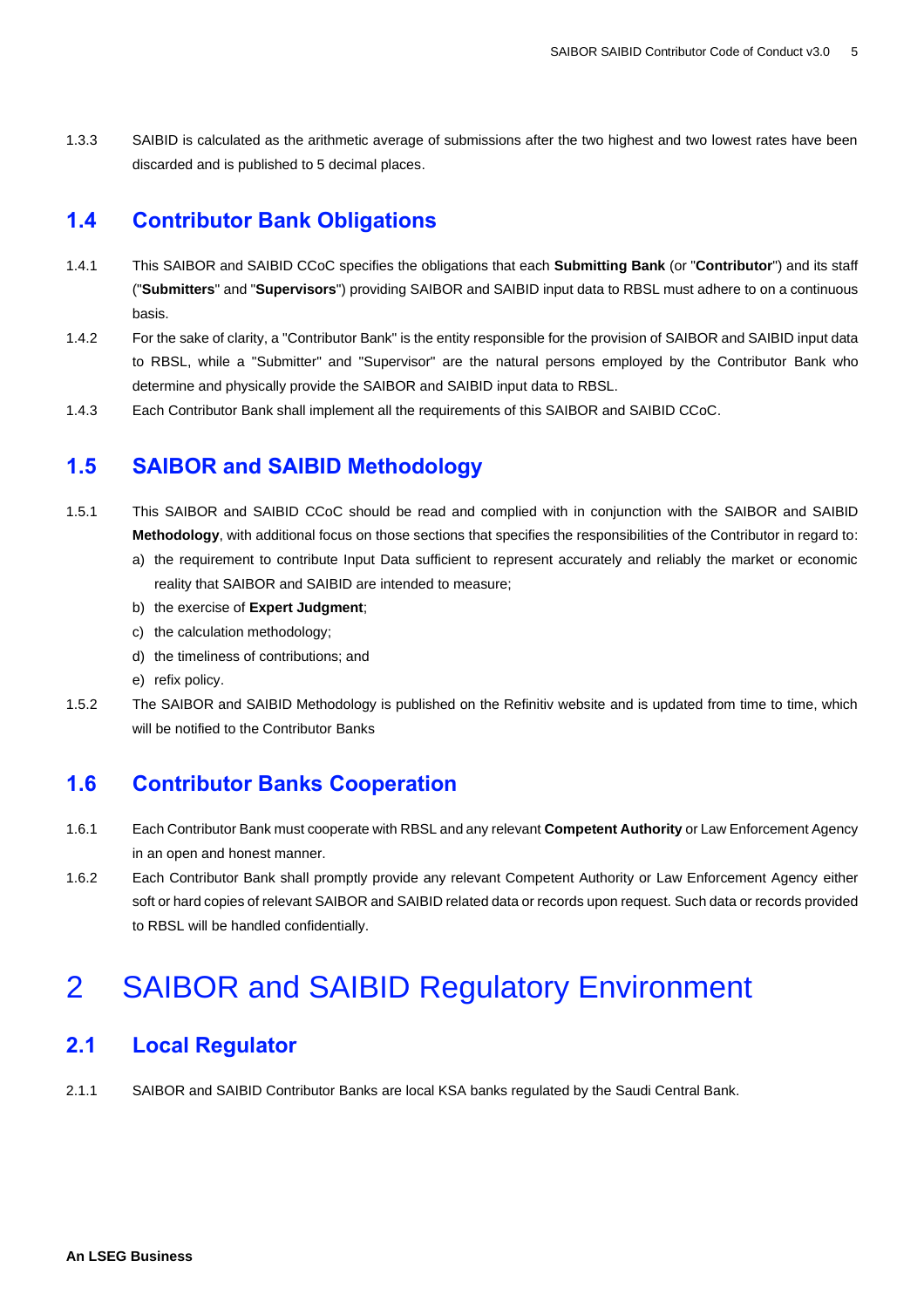# <span id="page-5-0"></span>**2.2 IOSCO Principles for Financial Benchmarks**

- 2.2.1 The [International Organization of Securities Commissions \("IOSCO"\) Principles for Financial Benchmarks](https://www.iosco.org/library/pubdocs/pdf/IOSCOPD415.pdf) ("IOSCO Principles") is a framework of high-level global standards applicable to Benchmarks used in financial markets.
- 2.2.2 The SAIBOR and SAIBID CCoC reflects these IOSCO Principles with particular focus on IOSCO Principle 14 (Code of Conduct), Principle 18 (Audit Trail) and Principle 19 (Cooperation with Regulatory Authorities).

### <span id="page-5-1"></span>**2.3 UK Benchmark Regulation**

- 2.3.1 The UK Benchmark Regulation ("**BMR**") [\(The Benchmarks \(Amendment and Transitional Provision\) \(EU Exit\)](https://www.legislation.gov.uk/uksi/2019/657/made)  [Regulations 2019\)](https://www.legislation.gov.uk/uksi/2019/657/made) expand the IOSCO Principles and introduce a common framework and consistent approach to Benchmark regulation in the UK.
- 2.3.2 The BMR allows UK supervised entities to use SAIBOR and SAIBID since the Administrator, RBSL, is included in the [FCA Register](https://register.fca.org.uk/BenchmarksRegister/s/?pageTab=Administrators) of approved Benchmark Administrators.
- 2.3.3 The SAIBOR and SAIBID CCoC reflects the BMR with particular focus on BMR Article 15 (Code of Conduct) and ESMA Regulatory Technical Standards in the [Commission Delegated Regulation \(EU\) 2018/1639](https://eur-lex.europa.eu/legal-content/EN/TXT/PDF/?uri=CELEX:32018R1639&from=EN) (Code of Conduct for Contributors) obligations.
- 2.3.4 Each SAIBOR and SAIBID Contributor Bank is based in the KSA and shall not be treated as a UK "supervised contributor" for the purposes of this SAIBOR and SAIBID CCoC. The governance and control requirements for UK supervised contributors contained in BMR Article 16, BMR Annex I, and ESMA RTS in the Commission Delegated Regulation (EU) 2018/1640 have been omitted from this CCoC.

# <span id="page-5-2"></span>3 SAIBOR and SAIBID Contributor Code of Conduct

### <span id="page-5-3"></span>**3.1 Overview**

- 3.1.1 This SAIBOR and SAIBID CCoC demonstrates the commitment by each Contributor Bank to maintain the integrity of SAIBOR and SAIBID by adhering to the SAIBOR and SAIBID CCoC obligations.
- 3.1.2 This SAIBOR and SAIBID CCoC is compatible with IOSCO Principles, compliant with UK BMR, and aligned with industry best practices where applicable.
- 3.1.3 This SAIBOR and SAIBID CCoC should be reviewed by the RBSL Board and the **Oversight Committee** at least annually and updated, if necessary, to promote the integrity, quality and robustness of SAIBOR and SAIBID. Such updates will be notified to the Contributor Banks.
- 3.1.4 Capitalized terms and abbreviations used in this SAIBOR and SAIBID CCoC shall have the meanings set out in the Table of Terms and Abbreviations section of this document.

# <span id="page-5-4"></span>**3.2 Code of Conduct Modification**

3.2.1 In the event of a proposal to make material modifications to the SAIBOR and SAIBID CCoC, RBSL will conduct a consultation process with Contributor Banks over a 90-calendar day duration or as per Saudi Central Bank guidance. In extraordinary circumstances, and with approval of the Saudi Central Bank, the consultation period may be amended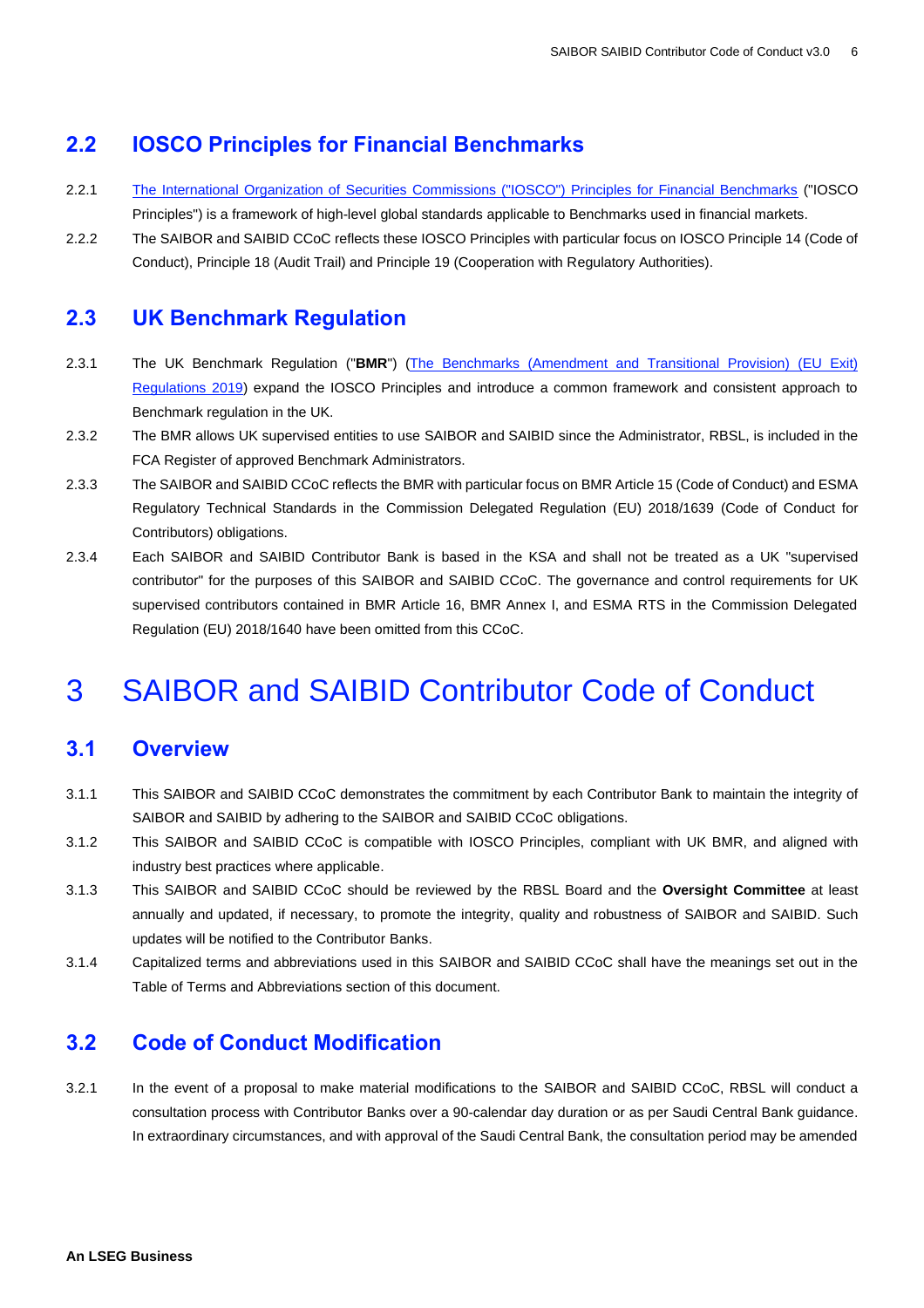as required. For example, the period may need extending to provide Contributor Banks adequate time to comply with proposed changes.

- 3.2.2 A material modification will result in a complete version update (i.e., from version 2.0 to version 3.0).
- 3.2.3 In the event of non-material changes (e.g., inconsequential corrections to typographical errors; contact information; rebranding, added language for process clarity, annual reviews for re-issuance etc.) to the SAIBOR and SAIBID CCoC, RBSL may consult with Contributor Banks over a 30-calendar day duration before re-issue, subject to the Oversight Committee advice. This period may be amended as required as per Saudi Central Bank guidance.
- 3.2.4 A non-material modification will result in a minor version update (i.e., from version 2.0 to version 2.1).

### <span id="page-6-0"></span>**3.3 Contribution and Participation**

- 3.3.1 Each Contributor Bank acknowledges that its participation in the **Panel** for SAIBOR and SAIBID determination is voluntary.
- 3.3.2 Each Contributor Bank acknowledges the importance of SAIBOR and SAIBID as reference rates for certain Saudi Riyal financial products, and that a minimum number of Contributor Banks are needed to contribute to the setting of SAIBOR and SAIBID as indicated in the SAIBOR and SAIBID Methodology.
- 3.3.3 By agreeing to this SAIBOR and SAIBID Contributor Code of Conduct, each Contributor Bank and its Submitter(s) attest that they shall, to the greatest extent possible, contribute to SAIBOR and SAIBID each day the benchmark is calculated with a complete, accurate, and reliable submission for all tenors.
- 3.3.4 Each Contributor Bank must use an approved contribution tool provided by the Administrator and follow the requirements for submission in accordance with the "Contribution Guide for SAIBOR and SAIBID " for the submission of Input Data to RBSL.
- 3.3.5 Any Contributor Bank facing a **Force Majeure Event** outside of its reasonable control that temporarily prevents participation to SAIBOR and SAIBID shall notify RBSL via **benchmarkoperations@refinitiv.com** as soon as possible.
- 3.3.6 Repeated late, erroneous, or lack of participation may jeopardize a Contributor Banks future participation in the contribution of Input Data for SAIBOR and SAIBID.

# <span id="page-6-1"></span>**3.4 Record of Designation of Submitters and Supervisors**

- 3.4.1 Each Contributor Bank shall formally designate Submitters and Supervisors who the Contributor Bank authorises to submit data to RBSL and, at the Contributor's discretion, designate one or more alternate Submitters and Supervisors and promptly inform RBSL vi[a benchmarkoperations@refinitiv.com](mailto:benchmarkoperations@refinitiv.com) of such designation(s).
- 3.4.2 The formal designation of any Submitter or Supervisor by a Contributor Bank shall include the documentation of the name, title, telephone, email, location, and reporting line.
- 3.4.3 Each Contributor Bank shall promptly notify RBSL upon any change in its Submitters or Supervisors. RBSL will confirm the updated details back to Contributor Bank.

# <span id="page-6-2"></span>**3.5 Submitters and Supervisors Eligibility**

3.5.1 Each Contributor Bank shall undertake and document a due diligence process, including checks to verify the identity and reputation of potential Submitters and Supervisors, to be satisfied that these individuals have the relevant skills, knowledge, training, expertise, and professional integrity in markets that are relevant to SAIBOR and SAIBID (including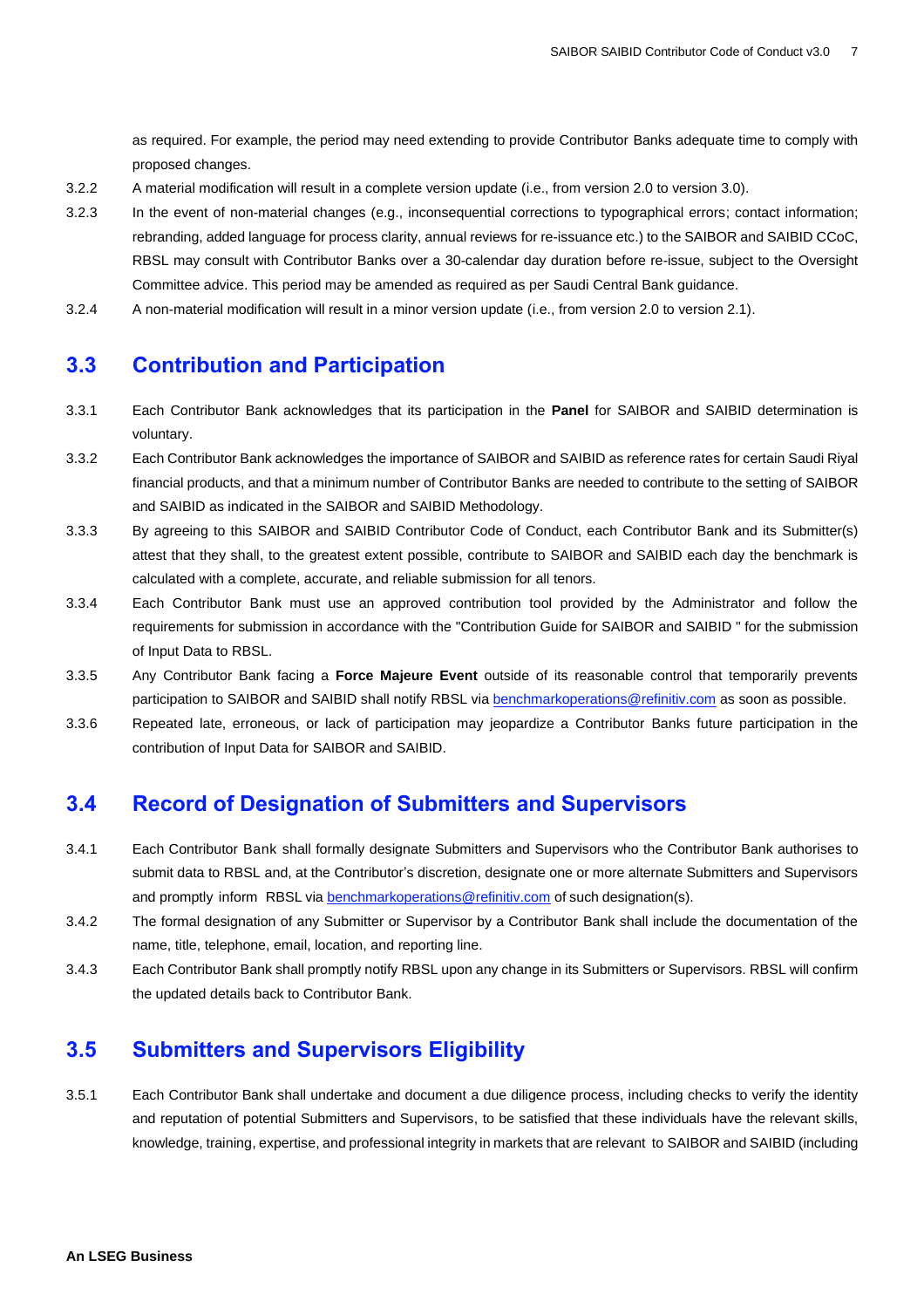whether the potential individual has previously been excluded from submitting input data to a benchmark due to misconduct) to submit Input Data on the Contributor Bank's behalf.

- 3.5.2 The selection process for persons involved in submissions and supervision of the SAIBOR and SAIBID submitted rates shall include an assessment of that person's conflicts of interest. All actual or perceived conflicts of interest shall be avoided or mitigated by the Contributor Bank to the extent possible to ensure the integrity of the SAIBOR and SAIBID submission is not compromised.
- 3.5.3 Banks are required to implement a process whereby the Head of Asset and Liability Management (ALM) or similar position in the bank (without any role in proprietary trading) takes the responsibility for submission of the SAIBOR and SAIBID rates on a daily basis to RBSL independently without any influence from the bank's Treasurer or the Deputy Treasurer. Such a role is considered a Saudi Central Bank "approved position" under Saudi Central Bank's Fit and Proper regulations and banks are required to obtain Saudi Central Bank's approval for individuals in these roles using the standard Saudi Central Bank's Fit and Proper application procedures.

# <span id="page-7-0"></span>**3.6 Termination**

- 3.6.1 Each Contributor Bank agrees that it will provide 6 months written notice to RBSL via [benchmarkoperations@refinitiv.com](mailto:benchmarkoperations@refinitiv.com) prior to the Contributor Bank terminating its participation in the SAIBOR and SAIBID Panel, other than in circumstances where the Contributor Bank is unable to continue its participation in the SAIBOR and SAIBID Panel due to circumstances beyond its reasonable control, in which case, such Contributor Bank must notify RBSL of such termination as soon as possible.
- 3.6.2 This written notice period could be reduced, or an alternative termination date set if RBSL and the Contributor can mutually agree, and if Saudi Central Bank raises no objection.
- 3.6.3 Each Contributor Bank's obligations under the SAIBOR and SAIBID CCoC shall cease upon the expiry of the notice period, with the exception of Section 4.8 "Record Keeping" which shall remain in effect for the time period set out in Section 4.8.2.
- 3.6.4 Without prejudice to Section 3.6.6, where RBSL becomes aware that a Contributor Bank is not adhering to the SAIBOR and SAIBID CCoC in all material respects (which shall include, for the avoidance of doubt, any non-adherence which may impact the integrity of submitted Input Data or a reasonable person would consider that the breach is significant) ("**Material Breach**"):
	- a) RBSL shall inform Saudi Central Bank of the nature of the breach by a Contributor Bank;
	- b) RBSL shall notify the Contributor Bank in writing, specifying the details of the breach and why it is considered a Material Breach ("**Breach Notice**");
	- c) within 15 days of receipt of the Breach Notice, the Contributor Bank shall be permitted to discuss the nature of the Material Breach with RBSL, Saudi Central Bank, and the Oversight Committee; and
	- d) the Contributor Bank shall make all reasonable efforts to promptly rectify the issue, error, or correct the inaccuracy as soon as practicable but no later than three months of receipt of the Breach Notice ("Remediation Period").

If, at the end of the Remediation Period, RBSL, Saudi Central Bank, and the Oversight Committee deem, in each case, acting reasonably, that the Material Breach has not been remedied, RBSL shall have the right to exclude that Contributor Banks Input Data in the calculation of SAIBOR and SAIBID.

3.6.5 Where RBSL, acting reasonably, determines that a Contributor Bank does not adhere to the SAIBOR and SAIBID CCoC with respect to non-material issues, a remediation plan shall be developed in conjunction with the relevant Contributor Bank within a timely manner.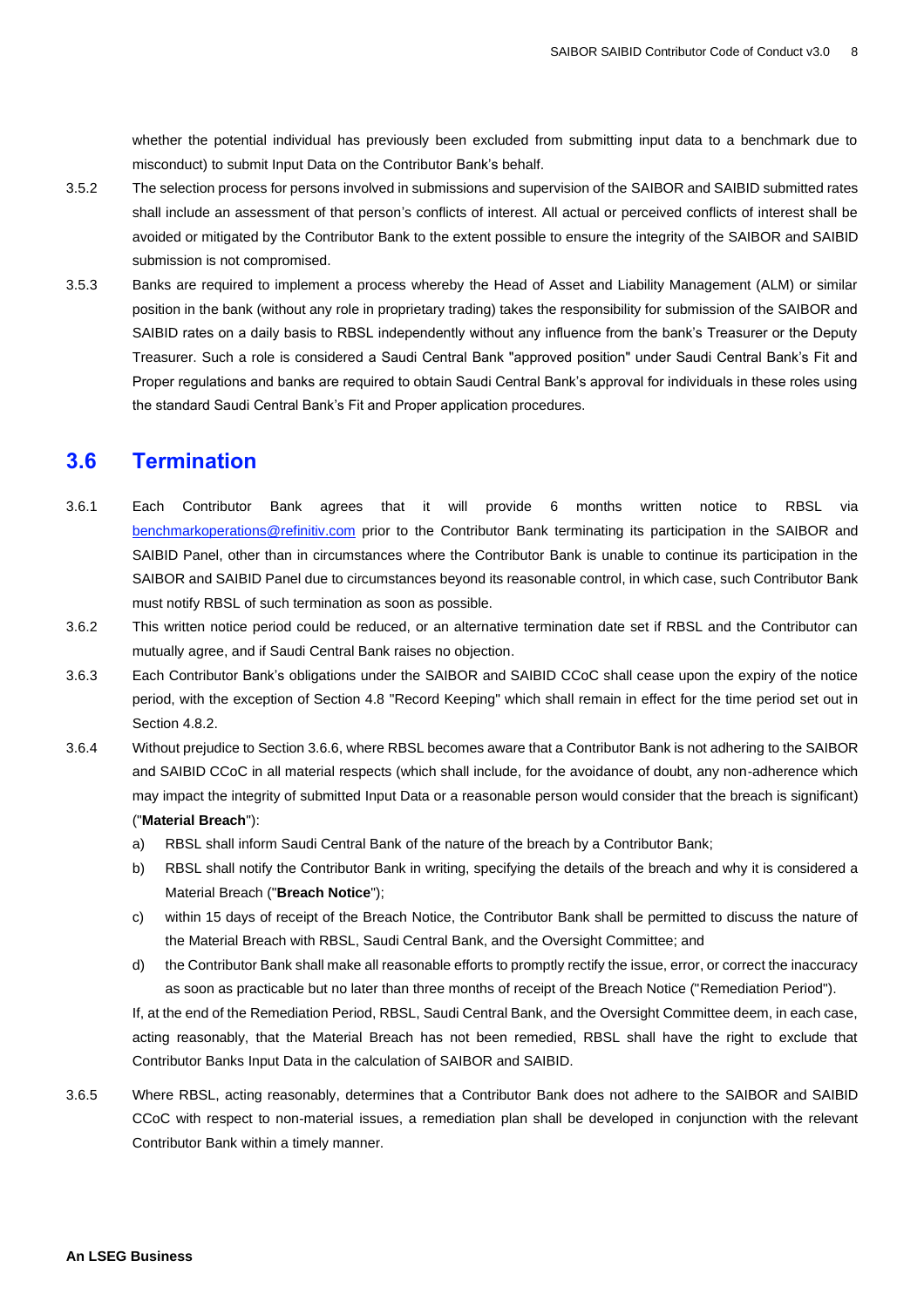- 3.6.6 Notwithstanding anything to the contrary in this SAIBOR and SAIBID CCoC, where applicable law or a Competent Authority requires or directs RBSL or a Contributor Bank to take (or cease taking) any action that would otherwise contravene a provision of this SAIBOR and SAIBID CCoC, such action or inaction shall not be deemed to be a breach of this SAIBOR and SAIBID CCoC by RBSL or a Contributor Bank.
- 3.6.7 In case of significant perceived credit deterioration of a SAIBOR and SAIBID Contributor Bank, Saudi Central Bank and RBSL will review the eligibility of the bank concerned.

# <span id="page-8-0"></span>4 Organisation and Governance Arrangements

### <span id="page-8-1"></span>**4.1 Senior Management and Board Accountability**

- 4.1.1 The **Board** of Directors, or Board delegated authority of the Contributor Bank is responsible for overseeing the governance structure in place with respect to the Contributor Banks participation in SAIBOR and SAIBID. This governance structure shall include supervisory, compliance and internal audit controls that are appropriate for the Contributor Bank.
- 4.1.2 Contributor Banks are required to obtain approval from the Saudi Central Bank for appointments to senior positions in financial institutions supervised by the Saudi Central Bank.

# <span id="page-8-2"></span>**4.2 Oversight Functions**

4.2.1 Each Contributor Bank's **Oversight Functions**, such as the second (i.e., Compliance, Risk, Financial Controller, or other relevant function) and third (i.e., **Internal Audit**) lines of defence shall operate independently of **Operational Management**, and shall oversee the SAIBOR and SAIBID Submission process, including maintaining sufficiently robust systems to identify, assess, monitor and report all relevant risks in SAIBOR and SAIBID Submission activities.

# <span id="page-8-3"></span>**4.3 Policies and Procedures**

- 4.3.1 Material changes, including plans and timeframes, to the SAIBOR and SAIBID Methodology and the SAIBOR and SAIBID CCoC will be subject to any Saudi Central Bank guidance.
- 4.3.2 Each Contributor Bank shall establish, implement, and maintain adequate internal controls, written policies, and procedures that are reasonably designed and adapted for the Contributor Bank to comply with the SAIBOR and SAIBID Methodology and the SAIBOR and SAIBID CCoC.
- 4.3.3 The controls, policies and procedures shall be updated as necessary and reviewed no less than annually.
- 4.3.4 The controls, policies and procedures established by the Contributor Bank with respect to the SAIBOR and SAIBID Methodology and SAIBOR and SAIBID CCoC, and any material amendments thereto, should be approved by the Board or Board delegated authority and should be consistently applied.
- 4.3.5 The SAIBOR and SAIBID Submission Procedures and Reports detailed in Section 5.1, and other records indicated in 4.8, shall be made available to RBSL, upon request.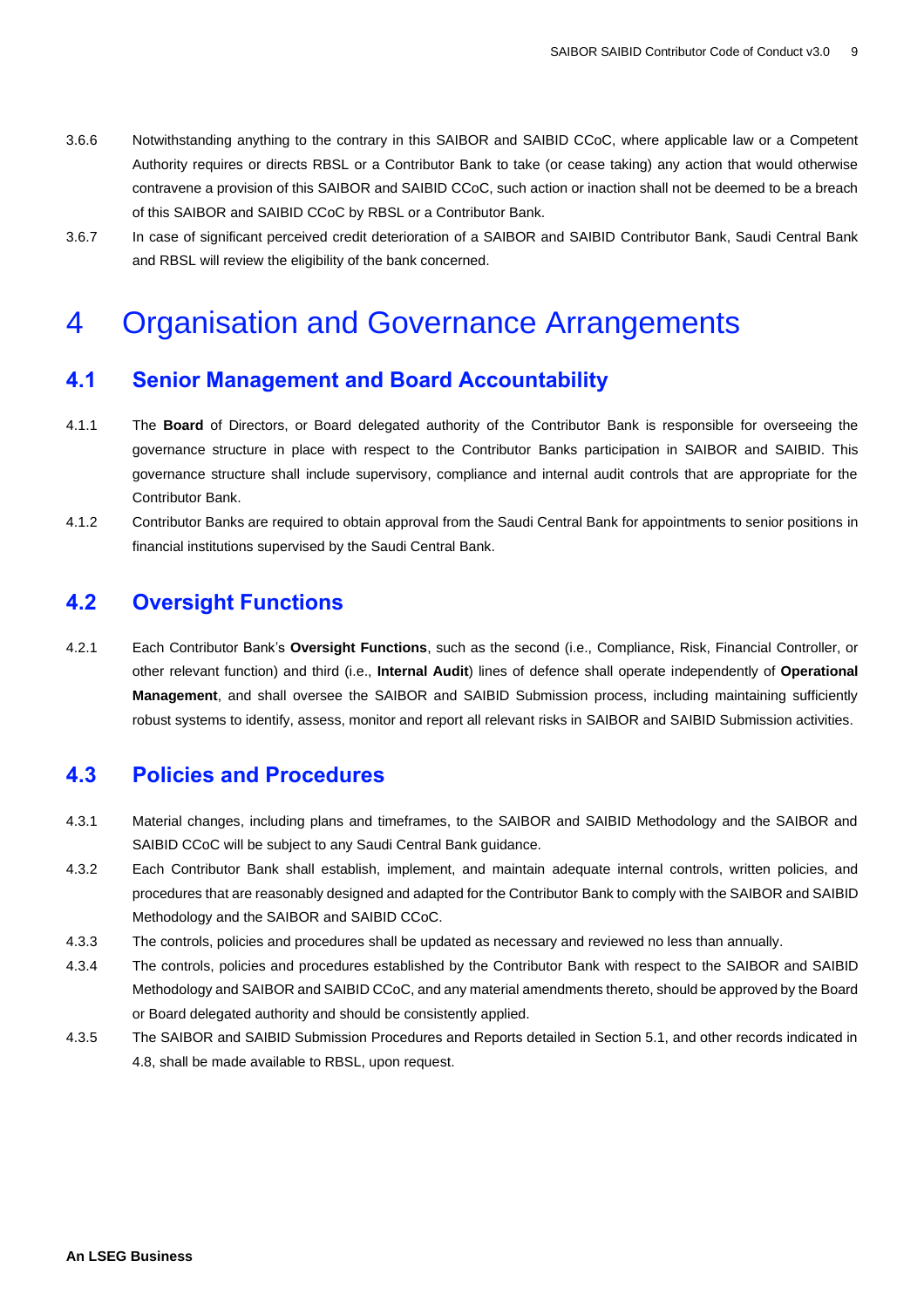### <span id="page-9-0"></span>**4.4 Training**

- 4.4.1 Each Contributor Bank must ensure that Submitters and Supervisors (including new Submitters and Supervisors) have been adequately trained on the SAIBOR and SAIBID Methodology, SAIBOR and SAIBID CCoC, Submission processes, the Contributor Banks policies and procedures with respect to SAIBOR and SAIBID and any relevant regulations applicable to SAIBOR and SAIBID, including, but not limited to Saudi Central Bank driven Regulation and conflicts of interest management required under Section 4.6.
- 4.4.2 Updated training must be provided following a material change (RBSL will notify Contributor Banks of such changes) to the aforementioned documents, processes, and regulations.

#### <span id="page-9-1"></span>**4.5 Complaints Management**

- 4.5.1 Each Contributor Bank's complaints management framework shall include the management of complaints relating to the Contributor Bank's involvement with the SAIBOR and SAIBID determination process.
- 4.5.2 Each Contributor Bank shall report any internal or external complaints received by it with respect to any section in the SAIBOR and SAIBID Methodology, SAIBOR and SAIBID CCoC, and any applicable laws relating to SAIBOR and SAIBID to the relevant Supervisor and Compliance.

#### <span id="page-9-2"></span>**4.6 Conflicts of Interest Management**

- 4.6.1 Each Contributor Bank is responsible for developing a policy to identify, assess, and internally escalate any conflicts of interest applicable to the submission of contributions by the Contributor Bank and its staff in connection with SAIBOR and SAIBID, and for implementing procedures, systems, and controls to avoid or mitigate any such conflicts of interest to the extent possible.
- 4.6.2 The identification of conflicts of interest shall include, without limitation, a consideration of whether applicable conflicts of interest may exist between the Contributor Bank, its respective divisions, its affiliates, and its Submitters and Supervisors.
- 4.6.3 Each Contributor Bank shall also consider the following factors in the development of their conflicts of interest policy:
	- a) the proximity and communications of Submitters or Supervisors to other employees that routinely trade in derivatives and other financial products that reference SAIBOR and SAIBID;
	- b) the supervision or management by Submitters or Supervisors of traders that primarily trade in derivatives and other financial products that reference SAIBOR and SAIBID;
	- c) the Contributor Bank's financial exposure and potential trading by Submitters or Supervisors in derivatives and other financial products that reference SAIBOR and SAIBID; and
	- d) the remuneration of Submitters or Supervisors with respect to trading in derivatives and other financial products that reference SAIBOR and SAIBID.
- 4.6.4 Each Contributor Bank must maintain a conflicts of interest framework which must be kept up-to-date and record potential and actual conflicts, including mitigating management measures. The conflicts of interest framework should be accessible by the Contributor Banks auditors, and any relevant Competent Authority, upon request.
- 4.6.5 Each of the Contributor Banks must make contributions representing the underlying interest of the benchmark separately and independently from other Contributor Banks. Where two or more Contributor Banks belong to the same group or have the same controlling interest, such separation and independence shall mean (i) separate balance sheets, (ii) separate and independent treasury functions and supervision thereof, (iii) separate and independent implementation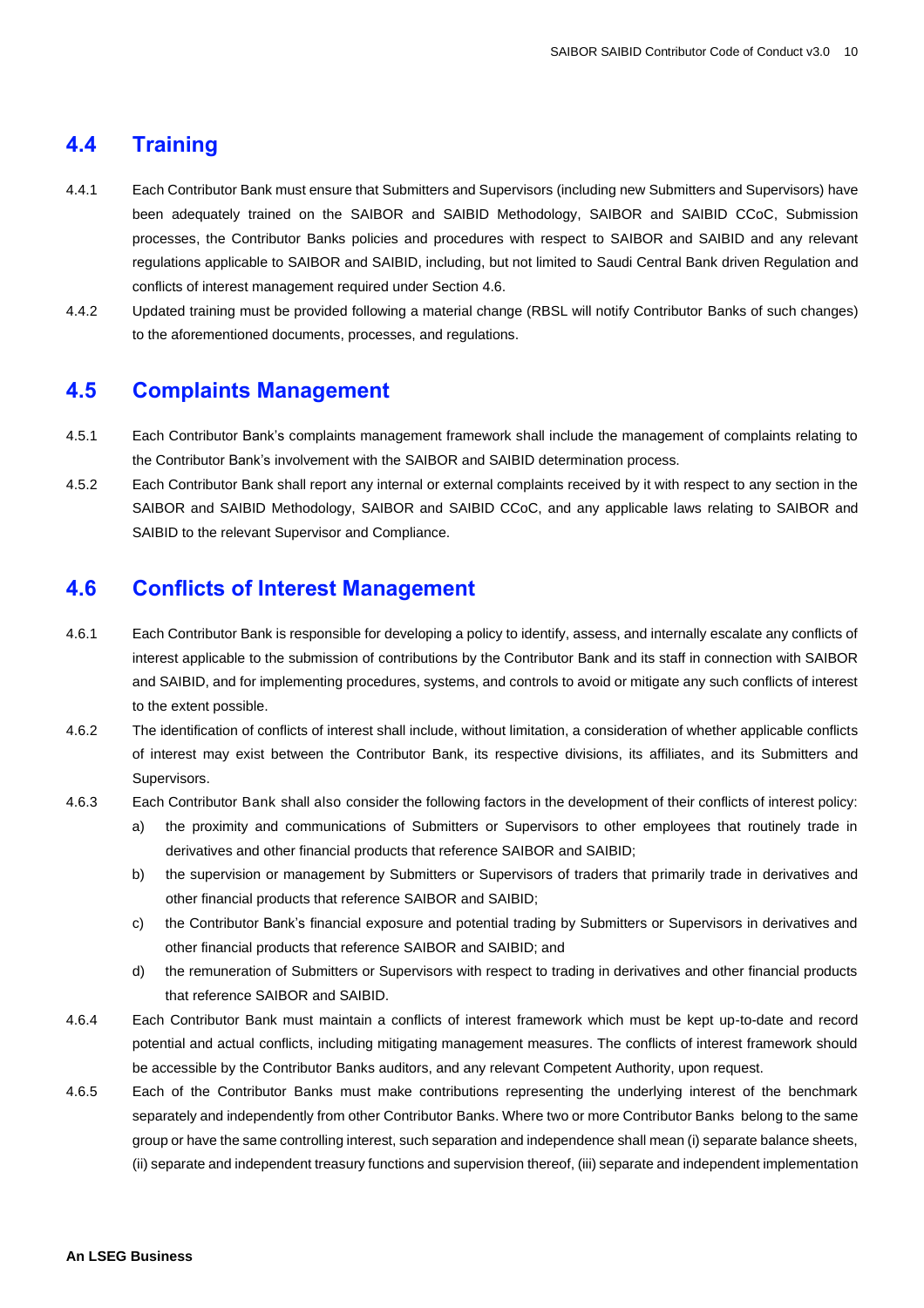of the SAIBOR and SAIBID CCoC and supervision thereof, and (iv) no conflicts of interest or co-ordination in respect of benchmark contributions between the submitting desks and treasury functions. Contributors belonging to the same group or having the same controlling interest must be able to demonstrate such separation and independence to the satisfaction of RBSL and the Saudi Central Bank, as appropriate.

### <span id="page-10-0"></span>**4.7 Business Continuity Management**

- 4.7.1 Each Contributor Bank shall have appropriate business continuity procedures in place to ensure that contributions are submitted to RBSL in accordance with the SAIBOR and SAIBID Methodology and SAIBOR and SAIBID CCoC without material interruption in the event of human or technical failure, and should include, at a minimum, the following events:
	- a) technical and operational issues;
	- b) temporary absence of Submitters or Supervisors; and
	- c) insufficient **Data Inputs** to determine contributions (if applicable).

# <span id="page-10-1"></span>**4.8 Record Keeping**

- 4.8.1 Each Contributor Bank must maintain records of all relevant SAIBOR and SAIBID Contribution information and compliance to this SAIBOR and SAIBID CCoC in a medium that allows for the storage of the information to be readily accessible for future reference with a documented audit trail, which includes maintaining the following:
	- a) All SAIBOR and SAIBID related policies and procedures of the Contributor Banks, any material changes to these policies and procedures, and related approvals;
	- b) All SAIBOR and SAIBID contributions (including a record of any contribution submitted and amended) plus supporting records including:
		- (i) the data inputs taken into account, as specified in the SAIBOR and SAIBID methodology, in determining all such contributions, as documented in each Contributor Bank's Submission Procedures;
		- (ii) any use of **Expert Judgment**, as documented in each Contributor Bank's Submission Procedures and Submission Reports;
		- (iii) record of Input Data checks undertaken by each Contributor Bank; and
		- (iv) telephone and electronic communications between Submitters and Supervisors relating to the determination of the SAIBOR and SAIBID Submissions.
	- c) Conflicts of interest framework;
	- d) Pursuant to Section 4.4, staff training records in respect of SAIBOR and SAIBID;
	- e) Any violations, and complaints with respect to violations, of the SAIBOR and SAIBID CCoC, SAIBOR and SAIBID related policies and procedures, or applicable laws relating to SAIBOR and SAIBID by the Contributor Bank;
	- f) Records of complaints or disciplinary action taken against Contributor Bank's staff with respect to any violation of the SAIBOR and SAIBID CCoC or applicable laws relating to SAIBOR and SAIBID;
	- g) The record pursuant to Section 3.4 and formal designation of any Submitters and Supervisors, and any changes thereto;
	- h) Copies of all signed SAIBOR and SAIBID Contributor Code of Conduct Attestation and Compliance Certifications;
	- i) Evidence of monitoring, results, alerts, and records;
	- j) All internal and external audits relevant to SAIBOR and SAIBID;
	- k) All inquiries and price challenges received by Contributor Bank's with respect to any contribution; and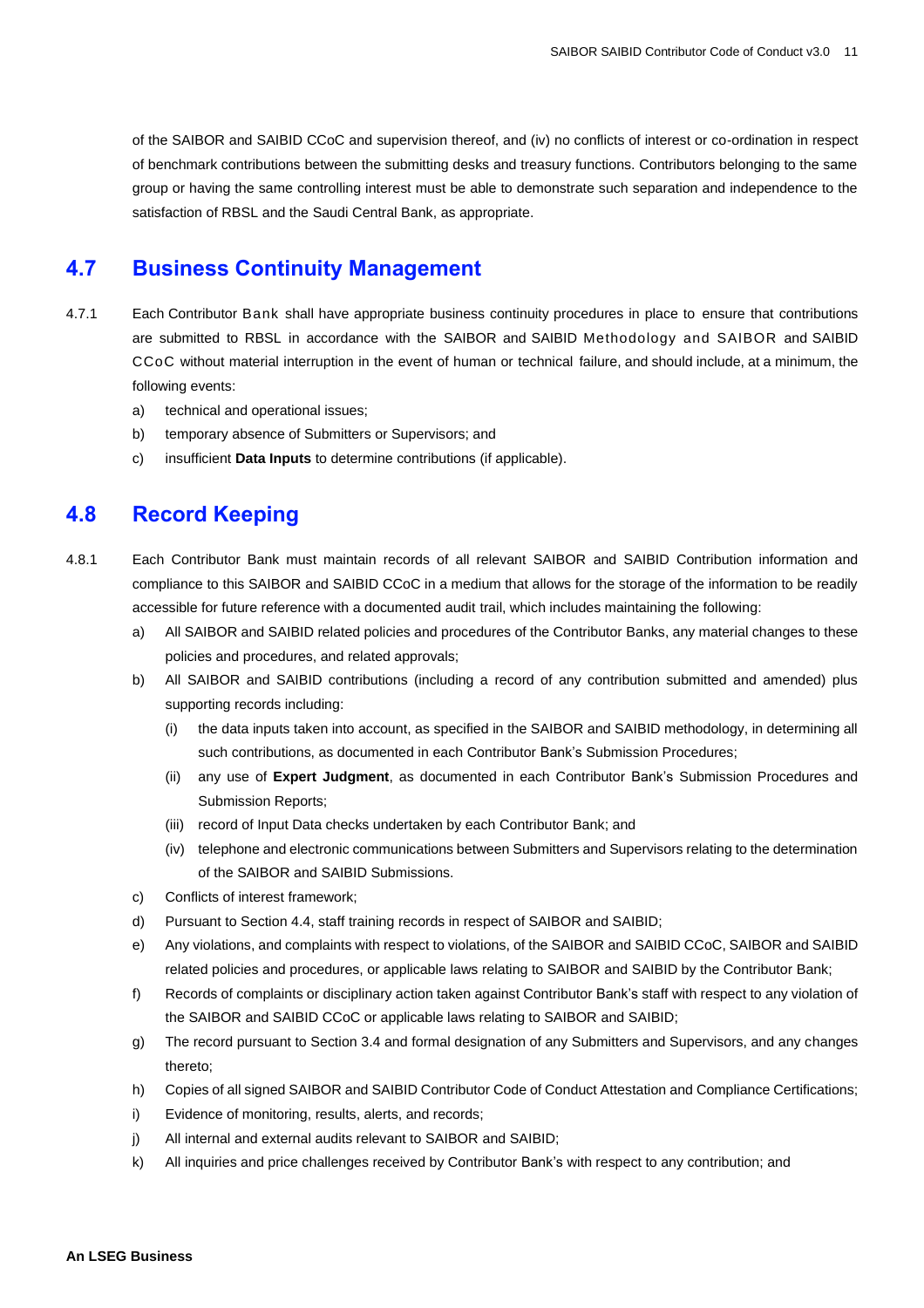#### l) Board assurance reports.

- 4.8.2 Each Contributor Bank must maintain the above information for a minimum of five years from the date of creation, with the exception of records in relation to the determination of a SAIBOR and SAIBID Submission via electronic communications (e.g., e-mail, chat etc) that must be maintained for a minimum of three years. Telephone conversations (including voicemails) related to the submission of SAIBOR and SAIBID (if any) shall be maintained for a minimum of three years.
- 4.8.3 Upon request, each Contributor Bank must make these records available to RBSL, their appointed External Auditor, and the relevant authority. Specifically, each Contributing Bank must keep an internal record of all related transaction data, to ensure that it can provide justification upon request by Saudi Central Bank and/or RBSL (except that RBSL shall only request, as required, transaction rates, volumes and counterparty types (Bank, Corporate & Government or Retail) but not counterparty identities). Such data will be handled confidentially. However, they will be made available to Saudi Central Bank upon request of Saudi Central Bank.
- 4.8.4 Contributor Banks must provide a monthly report<sup>2</sup> on their interbank transactions using the *Saudi Central Bank SAIBOR monthly return* within five (5) working days after the end of each month to BankingDataSection@SAMA.GOV.SA.

# <span id="page-11-0"></span>5 Systems and Controls

### <span id="page-11-1"></span>**5.1 SAIBOR and SAIBID Submission Procedures and Reports**

- 5.1.1 Each Contributor Bank is required to document its SAIBOR and SAIBID **Submission Procedures** in respect of the SAIBOR and SAIBID contributions to RBSL, reviewing these at least annually, and update as necessary.
- 5.1.2 All Contributor Banks must develop and implement reasonable Submission Procedures based on current SAIBOR and SAIBID methodology to support their rate submission. This means using all eligible transactions where eligibility is defined in the Methodology in calculating a VWAP (Level 1 submission and Level 2 VWAP before applying the Level 2 credit spread adjustment).
- 5.1.3 The overall Submission Procedures should at a minimum include the following:
	- a) Eligible transaction and other data inputs in calculating submissions
	- b) Record the level of the waterfall used to calculate the submission;
	- c) Procedures to detect and evaluate the bonafide nature of such transactions and inputs;
	- d) Policies guiding and detailing acceptable Level 3 inputs that may be used to form the expert judgment used to determine a Level 2 credit spread adjustment Level 3 submission, as noted in Section 5.2, including documentation;
	- e) Maintaining reports, records, and underlying documentation supporting submissions of Input Data;
	- f) Procedures for pre-submission validation of eligible inputs and procedures for review by senior staff to check inputs before submission.
- 5.1.4 The Submission Procedures should contain details of Input Data aligned to the contents of the SAIBOR and SAIBID Methodology, specifically those sections that specify the requirement to provide Input Data sufficient to represent accurately and reliably the market or economic reality that SAIBOR and SAIBID is intended to measure; such Submission Procedures shall include sufficient details about market data or other factors that may be considered by the Contributor Bank, method to be used for the secure transfer of data (approved contribution tool provided by the

<sup>&</sup>lt;sup>2</sup> The monthly return format is contained in the SAIBOR/SAIBID circular communicated directly to each contributor bank by the Saudi Central Bank.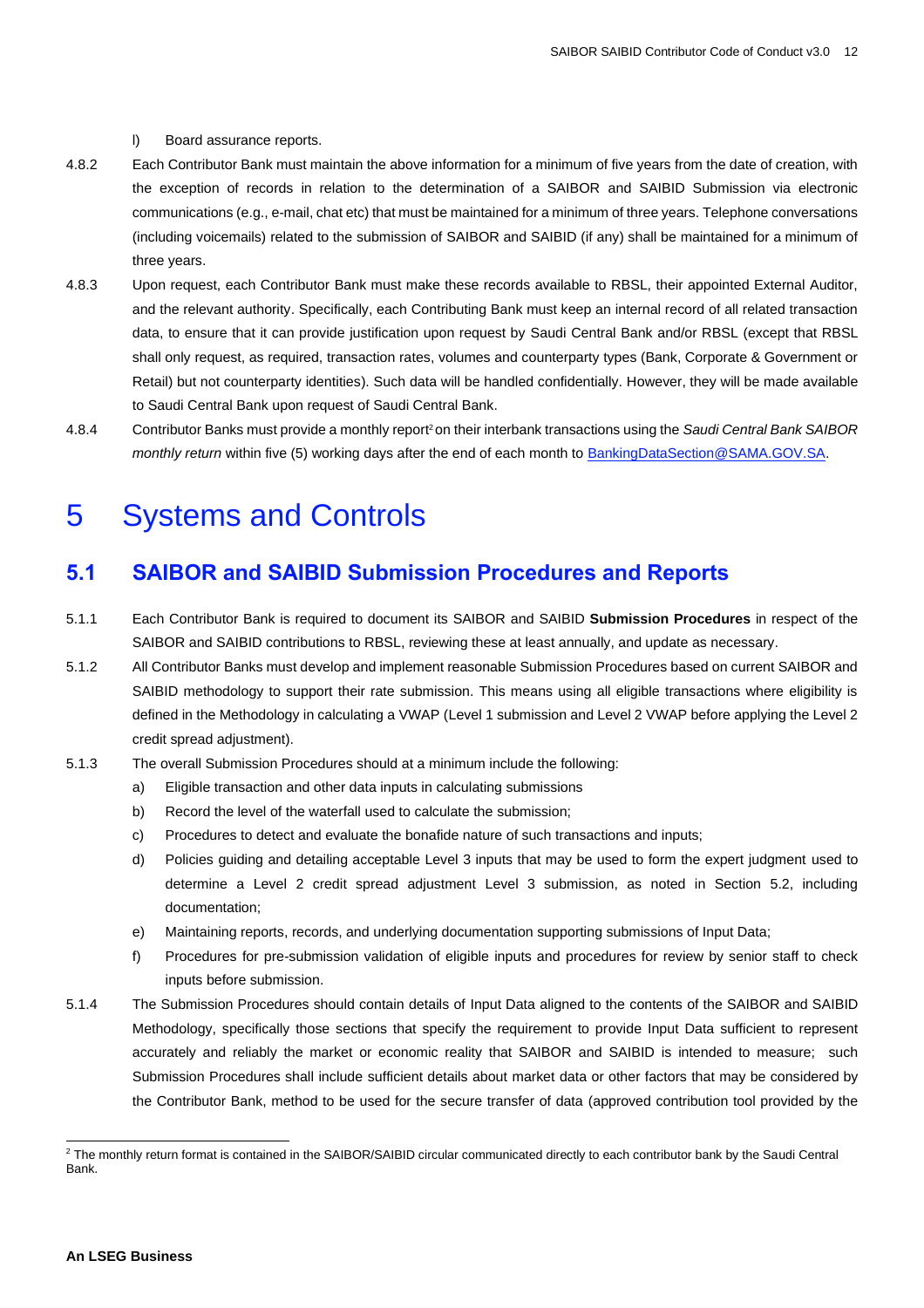Administrator), and contingency plans for submitting Input Data, along with any procedures for Input Data submission adjustments.

- 5.1.5 Each Contributor Bank's Submission Procedures shall include the development of a **Submission Report**, based on the business model of every bank, to act as a general record of factors considered when determining the SAIBOR and SAIBID Submission.
- 5.1.6 The Submission Procedures and Submission Report should capture the daily market movements in the relevant input data. The Report should be used to document the rationale and expert judgment used if the submission is outside the Contributor Bank's defined thresholds or parameters. For example, this daily Submission Report should include, at a minimum, all data inputs and the underlying factors considered as detailed in Section 4.8.1(b) (i & ii) and Section 5.1.2- 4 & 5.2.
- 5.1.7 Each Contributor Bank shall be responsible for testing its Submission Procedures and Submission Report, for ensuring compliance with it, and for implementing suitable governance controls when changes are required.
- 5.1.8 These Submission Procedures should be approved by the Contributor's Board of Directors, or Board delegated authority, and should be consistently applied.
- 5.1.9 Pursuant to Section 4.8.3 the Submission Procedures and Report records should be available to RBSL and a relevant National Competent Authority upon request. For the avoidance of doubt, RBSL could provide records relating to any relevant SAIBOR & SAIBID Submissions received and / or the corresponding published benchmark rates.
- 5.1.10 Each Contributor Bank will notify the Saudi Central Bank and RBSL of its Submission Procedures by no later than 31 December 2021 and at least annually thereafter. In addition, each Contributor Bank will notify the Saudi Central Bank and RBSL following any significant change to its Submission Procedures. In each case, notice will be provided by a Contributor Bank by submitting a copy of its Submission Procedures to the Saudi Central Bank and RBSL. When submitting such Submission Procedures to the Saudi Central Bank and RBSL each Contributor Bank shall include a statement stating that the version of the Submission Procedures provided has been approved by its Board or its Board delegated authority. Copies of each contributor bank's submission procedures should be provided to: (1) Saudi Central Bank at the following email address: BankingDataSection@SAMA.GOV.SA; and (2) the benchmark administrator at the following email address: frcompliance@refinitiv.com.

# <span id="page-12-0"></span>**5.2 Expert Judgment**

- 5.2.1 Expert Judgment or discretion shall be kept to a minimum and be free from any undue or improper influence and shall not, for greater certainty, take into consideration any factors that would be contrary to the SAIBOR and SAIBID Methodology and SAIBOR and SAIBID CCoC including, without limitation, the consideration of swap resets that are linked to SAIBOR and SAIBID or the knowledge of any contribution that may be Submitted by another Contributor to RBSL prior to the publication of SAIBOR and SAIBID.
- 5.2.2 As a component of the overarching Submission Procedures, each Contributor Bank shall develop policies and procedures on the use of Expert Judgment or discretion, with regard to where it is permitted within the SAIBOR and SAIBID Methodology, specifying at least the following:
	- a) the circumstances in which the Contributor Bank may exercise discretion;
	- b) the rationale and supporting evidence, to the extent possible, that may lead to the submission of a specific rate as per the Contributor Bank's Submission Procedures;
	- c) the persons who are authorised to exercise discretion;
	- d) internal controls governing the use of discretion; and
	- e) persons that are authorised to evaluate ex-post the exercise of discretion.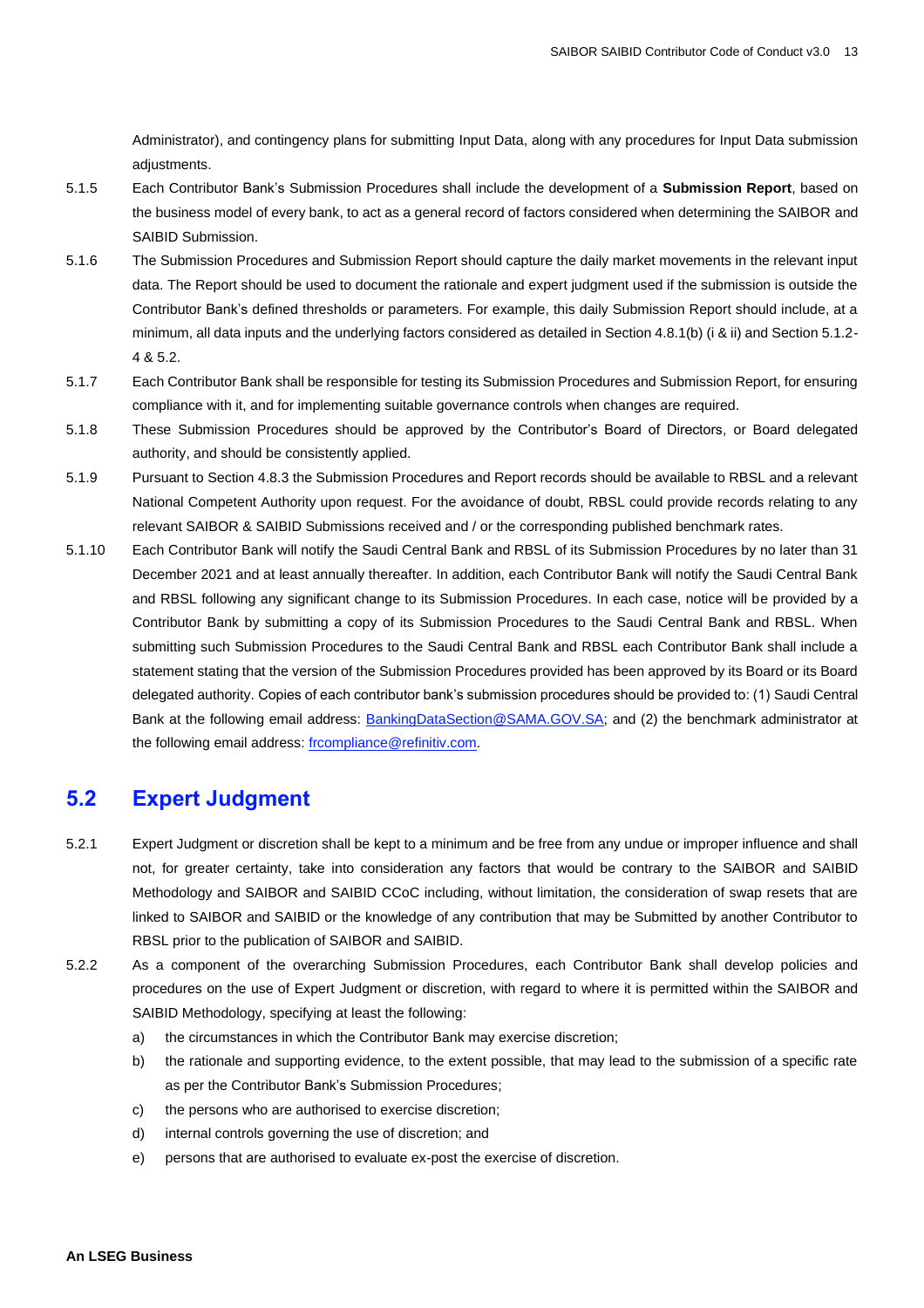# <span id="page-13-0"></span>**5.3 Monitoring of Input Data**

- 5.3.1 Supervisors are responsible for overseeing the activities of Submitters and the Contributor Bank with respect to compliance with the SAIBOR and SAIBID Methodology and SAIBOR and SAIBID CCoC and the Contributor Bank's policies and procedures with respect to SAIBOR and SAIBID.
- 5.3.2 To support the integrity of its SAIBOR and SAIBID Submissions, each Contributor Bank's Submission policies and procedures must include pre and post SAIBOR and SAIBID Submission breach and error management controls covering the following:
	- a) pre-submission input data controls, as appropriate. The Contributor shall implement controls to detect suspicious input data from i) manifest errors in submissions (i.e., fat-finger errors); and ii) Input Data values which deviate from the trending or prior-day SAIBOR and SAIBID rate outside of the Contributors parameters. This may include a process for an eligible second person listed on the "Record of Submitters and Supervisors" to perform an independent review to validate the integrity of the Submitters Input Data determination prior to the submission to RBSL.
	- b) post-submission monitoring of contributions by Compliance or other non-front office Oversight Functions, to verify that the Input Data has been contributed in accordance with the obligations of the SAIBOR and SAIBID CCoC and to identify suspicious input data against a representative sampling of:
		- (i) positions and transactions in derivatives and other financial products that are linked to SAIBOR and SAIBID, including those with reset dates that correspond to contributions;
		- (ii) trading in the secondary market by the Contributor Bank; and
		- (iii) other relevant information, if any.
	- c) monitoring that the secure, complete and accurate transfer of input data to RBSL is made in accordance with the Contributor Bank's procedures.
- 5.3.3 Each Contributor Bank's post-Submission processes used for the monitoring of Input Data and contributions should be capable of producing alerts and identifying exceptions in line with predefined parameters, including a requirement to query the Submitter when a contribution differs from the previous day's contribution by a pre-determined threshold; Compliance or another appropriate Oversight Function shall review exceptions, as appropriate, in a timely manner.
- 5.3.4 Each Contributor Bank shall review any detected breaches or errors and maintain a record of any remedial actions taken following the outcome of the investigation.
- 5.3.5 Pursuant to Section 3.3.3, RBSL shall be notified via **benchmarkoperations@refinitiv.com** of any instance when a Submitter has contributed input data that is inaccurate, unreliable or incomplete.
- 5.3.6 Material Breaches identified by the Contributor Bank's Compliance or another Oversight Function shall be documented, reviewed and escalated immediately to Senior Management, or any person delegated by Senior Management, and, if necessary, to the Board.
- 5.3.7 Each Contributor Bank should ensure prompt action is being taken to correct any material errors, submission process issues, and internal control deficiencies or breaches; processes should be in place to monitor and report on the progress made to correct such deficiencies.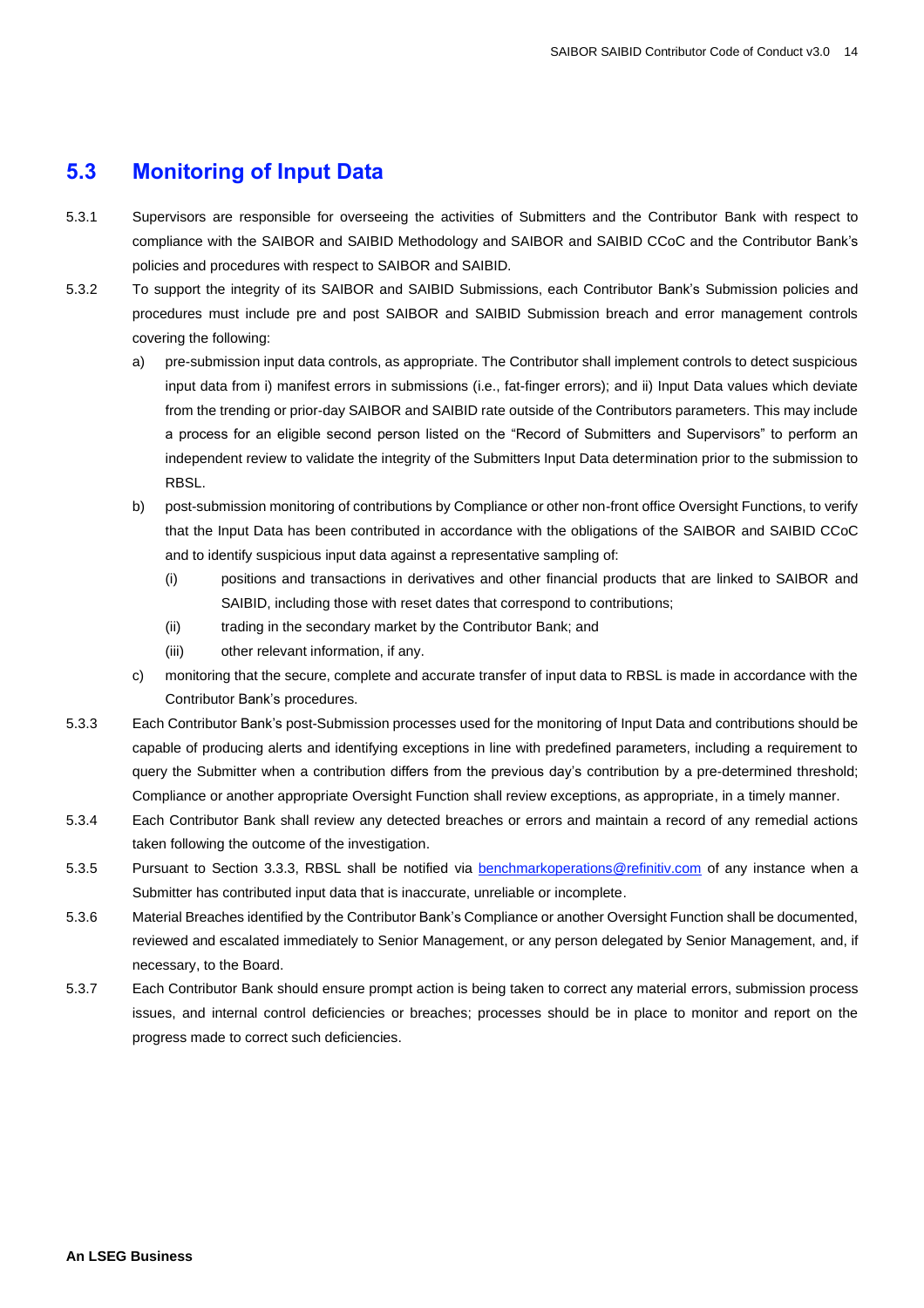#### <span id="page-14-0"></span>**5.4 Improper Market Conduct and Suspicious Input Data**

- 5.4.1 Each Contributor Bank agrees that all contributions submitted by it to RBSL shall represent an honest, complete and accurate assessment of the rate at which they could transact unsecured interbank funds for each SAIBOR and SAIBID tenor on a daily basis and be free from any undue or improper influence.
- 5.4.2 Each Contributor Bank agrees that any conduct involving the submission of contributions that is intentionally manipulative (or an attempt thereof), collusive or involves anti-competitive discussions and/or agreements with competitors, including other Contributor Banks, is strictly prohibited.
- 5.4.3 Each Contributor B a n k acknowledges that contributions may be market sensitive and must not be misused or improperly disclosed in advance of the publication of SAIBOR and SAIBID.
- 5.4.4 Each Contributor Bank must have written procedures in place that oblige its staff to identify and report any actual, attempted, or a suspicion of manipulated Input Data to its Compliance and/or Fraud Investigation function for investigation, and record how the reports were managed e.g., whether reported to Senior Management, or any person delegated by Senior Management, the Board, or a relevant Competent Authority (i.e., Saudi Central Bank).
- 5.4.5 If an internal review conducted at the Contributor identifies improper market conduct with an anomaly or an error that has impacted the SAIBOR and SAIBID submission(s), the Contributor shall notify RBSL Compliance via e-mail to [frcompliance@refinitiv.com](mailto:frcompliance@refinitiv.com) in a timely manner. RBSL will in turn notify Saudi Central Bank.
- 5.4.6 Each Contributor acknowledges that RBSL has in place an escalation mechanism for reporting concerns of potential market abuse, as posted o[n website.](https://financial.thomsonreuters.com/content/dam/openweb/documents/pdf/financial/whistleblowing-statement-reporting-suspicious-activity.pdf)

#### <span id="page-14-1"></span>**5.5 Reporting Concerns and Escalation Procedures**

- 5.5.1 RBSL conducts robust daily controls over the received SAIBID and SAIBOR submissions on both a pre and post publication basis. Any exceptions identified will be appropriately followed up and escalated if required.
- 5.5.2 Each Contributor Bank shall notify RBSL via [benchmarkoperations@refinitiv.com](mailto:benchmarkoperations@refinitiv.com) immediately in the event that the contributions submitted by a Contributor Bank are inconsistent with the contributions published by RBSL of that Contributor Bank.
- 5.5.3 The policies and procedures of each Contributor Bank shall require the immediate escalation of improper market conduct or Material Breaches of the SAIBOR and SAIBID Methodology and SAIBOR and SAIBID CCoC or the Contributor Bank's policies and procedures with respect to SAIBOR and SAIBID to RBSL via e-mail to [frcompliance@refinitiv.com.](mailto:frcompliance@refinitiv.com) RBSL shall notify the Saudi Central Bank in the event of a material breach from a Contributor Bank in accordance with Section 3.6.4 of this CCoC.
- 5.5.4 Employees of each Contributor Bank shall be protected by their firm from any adverse repercussions arising from the good faith reporting of improper market conduct or Material Breaches of the SAIBOR and SAIBID Methodology and SAIBOR and SAIBID CCoC.

#### <span id="page-14-2"></span>**5.6 Whistleblowing Arrangements**

5.6.1 Each Contributor Bank must have in place an internal whistleblowing policy to enable whistleblowers to anonymously report attempts to manipulate or collude to manipulate the SAIBOR and SAIBID Benchmark determination process, including appropriate safeguards for whistleblowers.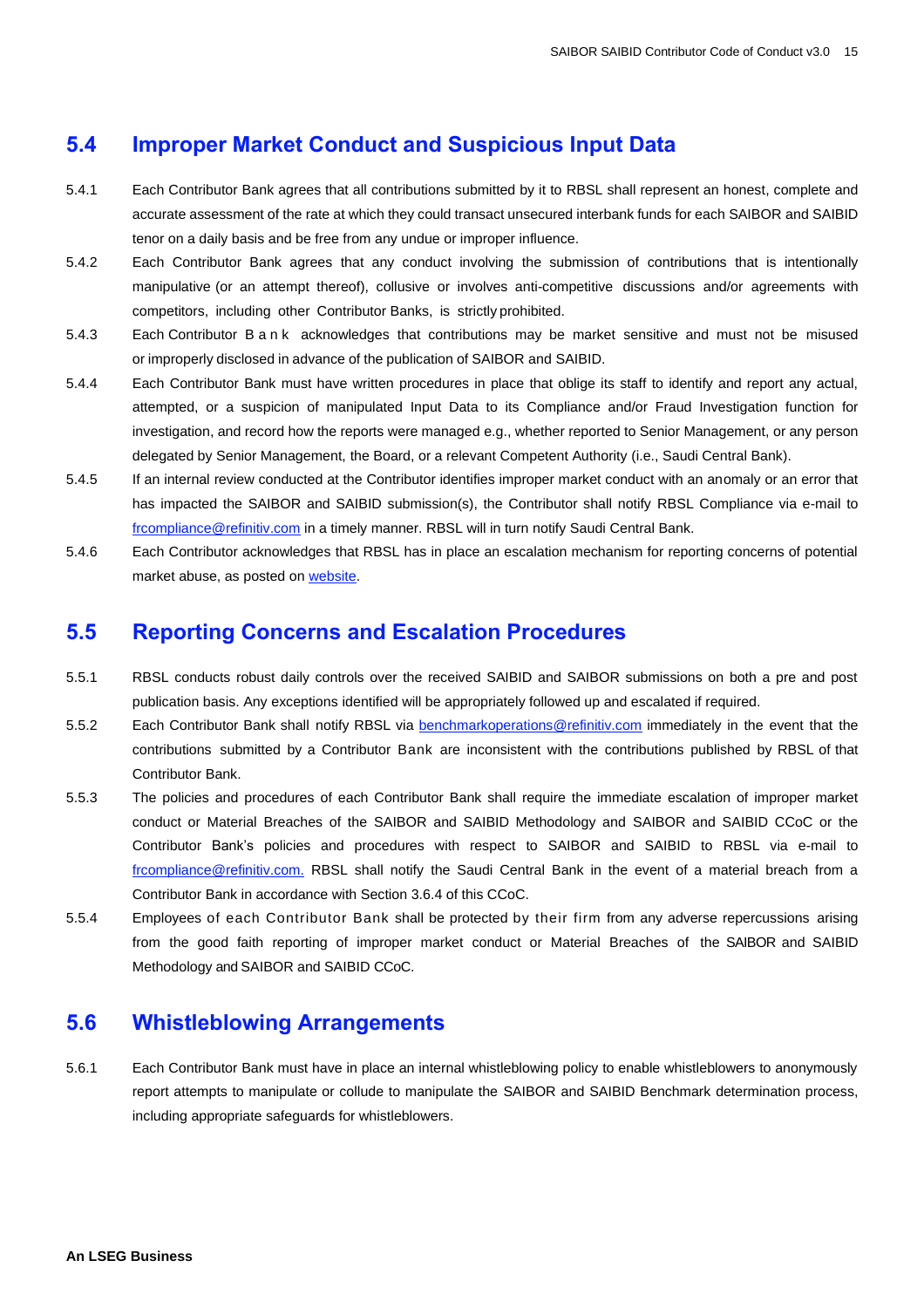5.6.2 RBSL maintains an independent whistleblowing hotline for all benchmarks it administers, which can be accessed on its public [website](https://www.refinitiv.com/content/dam/gl/en/documents/policies/whistleblowing-statement-reporting-suspicious-activity.pdf) or via [whistleblowing.benchmarks@refinitiv.com.](mailto:whistleblowing.benchmarks@refinitiv.com) Each Contributor should consider including this external escalation channel within the Contributor Bank's whistleblowing policy.

# <span id="page-15-0"></span>6 SAIBOR and SAIBID Evaluation and Assurance

### <span id="page-15-1"></span>**6.1 Saudi Central Bank Thematic Reviews**

6.1.1 In line with Saudi Central Bank's continued efforts to maintain the quality and soundness of SAIBOR and SAIBID and due to its importance and wide use in both the Kingdom of Saudi Arabia's financial sector and globally, Saudi Central Bank may conduct Thematic Reviews on the benchmark and the Contributing Banks.

#### <span id="page-15-2"></span>**6.2 Board Assurance**

6.2.1 Each Contributor Bank's Senior Management must, at least annually, provide assurances to the Board of Directors, or Board delegated authority of the Contributor Bank (consistent with Section 4.1.1) that its SAIBOR and SAIBID Submission policies, processes, and controls are adequate, are operating appropriately, and that risk is appropriately controlled.

### <span id="page-15-3"></span>**6.3 SAIBOR and SAIBID Compliance Attestation**

6.3.1 Immediately following the publication of SAIBOR and SAIBID CCoC version 3.0, and any subsequent version that contains a material modification (as set out in Section 3.2), each Contributor shall deliver to RBSL (to [frcompliance@refinitiv.com,](mailto:frcompliance@refinitiv.com) or such other email address as RBSL may notify the Contributors in writing) a duly executed "SAIBOR and SAIBID Contributor Code of Conduct Attestation" in the form included in Appendix 1 to this document ("Attestation"). The Attestation is a forward-looking declaration whereby a duly authorized representative of the Contributor Bank responsible for SAIBOR and SAIBID (i.e., Head of Asset and Liability Management (ALM) or similar position in the bank) shall attest that all relevant staff, including those on the record pursuant to Section 3.4, have read, understood, and will continuously comply with the obligations of the SAIBOR and SAIBID CCoC and will continue to comply for so long as it is a Contributor. For the avoidance of doubt the frequency of the Attestation is adhoc and triggered by the publication of SAIBOR and SAIBID CCoC that contains a material modification (as set out in Section 3.2).

# <span id="page-15-4"></span>**6.4 SAIBOR and SAIBID Code of Conduct Compliance Certifications**

6.4.1 Each Contributor Bank shall, aligned to such Contributor Bank's internal processes and timing but in any event no later than six months following the Issue Date ("**Certification Date**"), deliver to RBSL (to [frcompliance@refinitiv.com,](mailto:frcompliance@refinitiv.com) or such other email address as RBSL may notify the Contributor Bank's in writing) a duly executed "SAIBOR and SAIBID Contributor Code of Conduct Annual Compliance Certification" in the form included in Appendix 2 to this document ("**Certification**").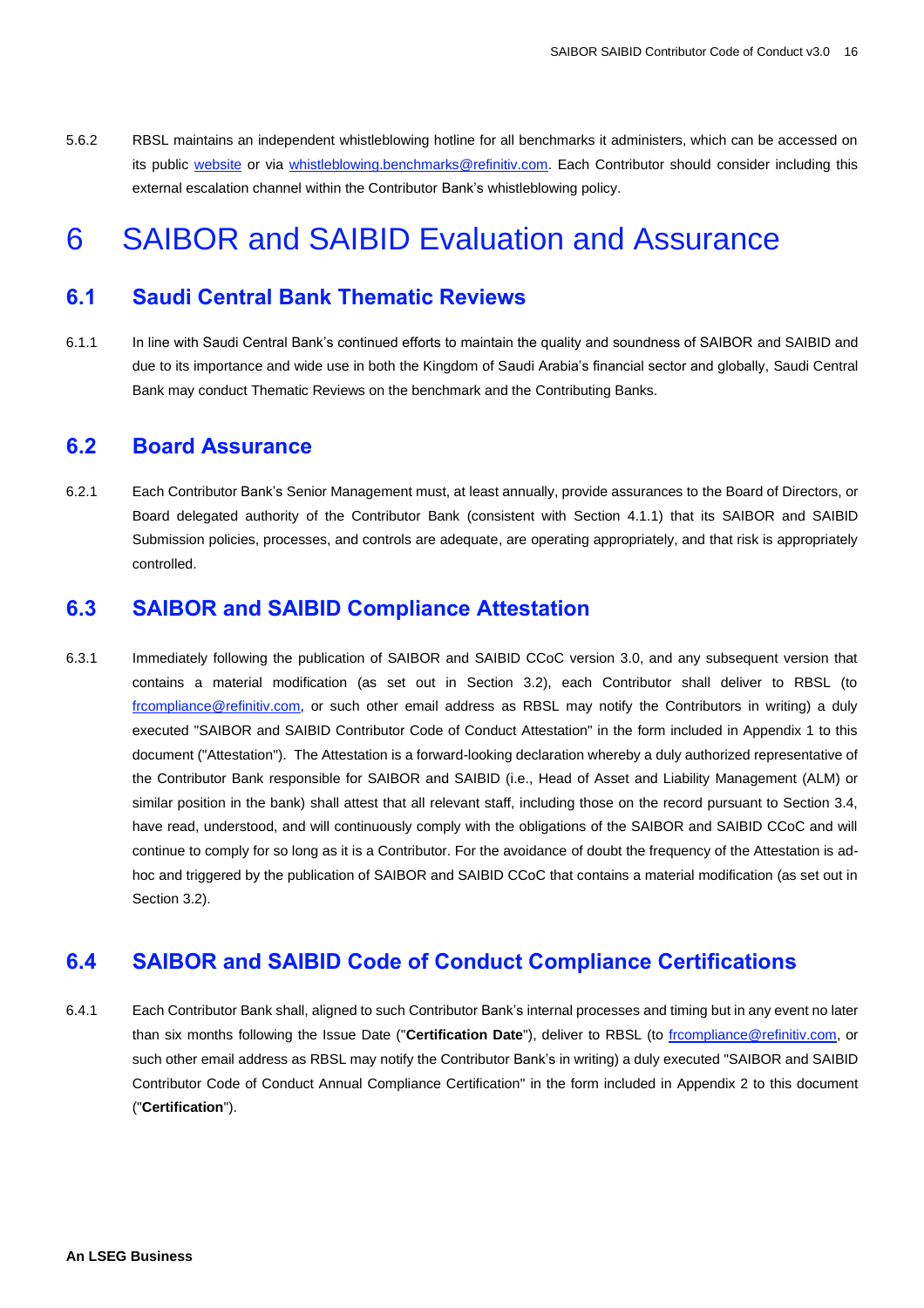- 6.4.2 Following the Certification Date, each Contributor Bank shall on an annual basis, deliver a duly executed Certification to RBSL in accordance with Section 3.6.1, in each case, aligned to the Contributor Bank's internal processes/timing but in any event not later than the date falling one year after the date that the previous Certification was delivered.
- 6.4.3 The Certification is a backward-looking declaration whereby i) the Head of ALM or similar position in the bank; and ii) a senior Compliance Director/Officer (or a senior individual within another relevant second line of defence function) shall certify that the Contributor Bank is fully compliant with the obligations of the SAIBOR and SAIBID CCoC.

# <span id="page-16-0"></span>**6.5 Internal Audit**

- 6.5.1 Each Contributor Bank shall carry out an internal audit for the first time within six months after the Issue Date of the SAIBOR and SAIBID CCoC, and subsequently every year thereafter.
- 6.5.2 Each Contributor Bank shall include in its annual internal audit plans sufficient work to provide independent assurances to their Senior Management and the Board on the quality and effectiveness of the Contributor Bank's internal control, risk management, and governance systems and processes regarding the SAIBOR and SAIBID Submission Procedures and Report, processes and compliance with the requirements of the SAIBOR and SAIBID Methodology and SAIBOR and SAIBID CCoC.
- 6.5.3 Each Contributor Bank's Senior Management, the Board, and the Audit Committee should review the findings on the compliance with the established policies and procedures and shall be notified of any material issues identified in internal audit reports so as to allow appropriate actions to be taken.
- 6.5.4 Each Contributor Bank may be requested by the Oversight Committee, Saudi Central Bank, or the Administrator to send a copy of Internal Audit reports to Saudi Central Bank and RBSL via e-mail t[o frcompliance@refinitiv.com.](mailto:frcompliance@refinitiv.com) These Audit reports will remain confidential and not for public disclosure.

# <span id="page-16-1"></span>**6.6 External Audit**

- 6.6.1 An external audit, where deemed appropriate by Saudi Central Bank or the Oversight Committee, shall be conducted for a Contributor Bank with respect to its adherence to the SAIBOR and SAIBID Methodology and SAIBOR and SAIBID CC<sub>o</sub>C.
- 6.6.2 A report of all material findings should be presented to the Board, or Board delegated authority of the Contributor Bank.
- 6.6.3 Each Contributor Bank may be requested by the Oversight Committee, Saudi Central Bank, or the Administrator to send a copy of External Audit reports to Saudi Central Bank and RBSL via e-mail t[o frcompliance@refinitiv.com.](mailto:frcompliance@refinitiv.com) These Audit reports will remain confidential and not for public disclosure.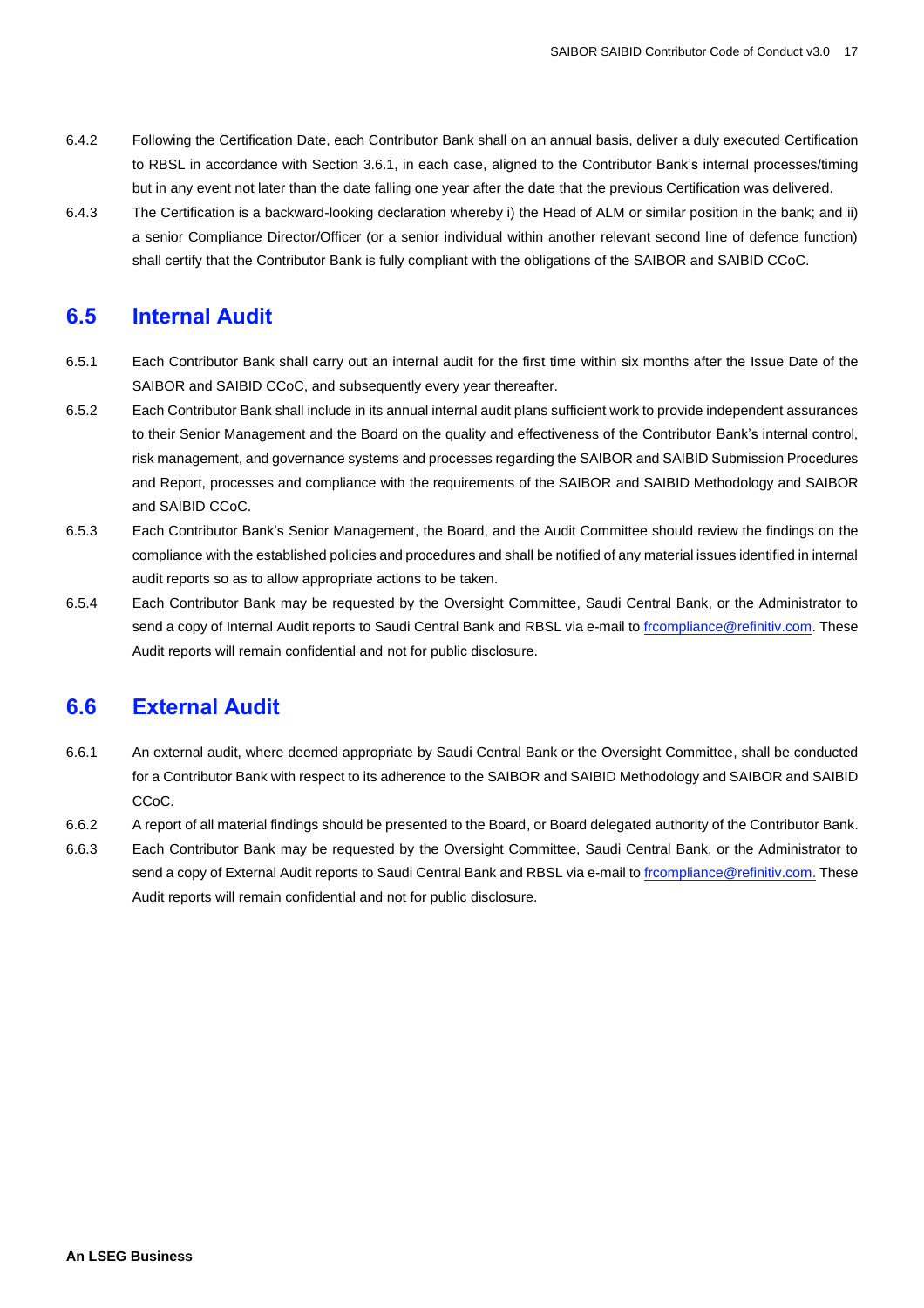# <span id="page-17-0"></span>7 Table of Terms and Abbreviations

For the purposes of this document, the following **capitalized terms and abbreviations** shall, unless specifically provided otherwise, have the meanings set out in the Table of Definitions and Abbreviations below.

| <b>Table of Terms and Abbreviations</b> |                                                                                                                                                                                                                                                                                                                                                                                                   |  |
|-----------------------------------------|---------------------------------------------------------------------------------------------------------------------------------------------------------------------------------------------------------------------------------------------------------------------------------------------------------------------------------------------------------------------------------------------------|--|
| <b>Term</b>                             | <b>Definition</b>                                                                                                                                                                                                                                                                                                                                                                                 |  |
| Administration                          | Includes all stages and processes involved in the provision of a benchmark, including:                                                                                                                                                                                                                                                                                                            |  |
|                                         | Administering the arrangements for determining a Benchmark;<br>a)<br>Collecting, analysing, or processing Input Data for the purpose of determining a Benchmark; and<br>b)<br>Determining a Benchmark through the application of a formula or other method of calculation or by an<br>C)<br>assessment of Input Data provided for that purpose.                                                   |  |
| Administrator                           | RBSL that has control over the Administration of SAIBOR and SAIBID (see Administration).                                                                                                                                                                                                                                                                                                          |  |
| Attestation                             | Forward-looking declaration whereby a duly authorized representative of the Contributor Bank shall attest<br>that all relevant staff have read, understood, and will continuously comply with the obligations of the<br>SAIBOR and SAIBID CCoC and will continue to comply for so long as it is a Contributor Bank. Refer to<br>Appendix 1 to view this form.                                     |  |
| Benchmark                               | Any index by reference to which the amount payable under a financial instrument or a financial contract, or<br>the value of a financial instrument, is determined, or an index that is used to measure the performance of<br>an investment fund with the purpose of tracking the return of such index or of defining the asset allocation<br>of a portfolio or of computing the performance fees. |  |
| <b>BMR</b>                              | See UK Benchmark Regulation                                                                                                                                                                                                                                                                                                                                                                       |  |
| Board                                   | Either the entire Board of Directors or a committee of the Board that has been delegated a particular<br>element of Board oversight.                                                                                                                                                                                                                                                              |  |
| <b>Breach Notice</b>                    | A notification in writing from RBSL to the Contributor Bank, specifying the details of a Material Breach and<br>why it is considered a Material Breach.                                                                                                                                                                                                                                           |  |
| <b>Business Day</b>                     | Any day that Saudi Arabian banks are open for business in Riyadh, Saudi Arabia.                                                                                                                                                                                                                                                                                                                   |  |
| Certification                           | Backward-looking declaration whereby a duly authorised representative and a senior Compliance<br>Director/Officer (or a senior individual within another relevant second line of defence function) shall certify<br>that the Contributor Bank is compliant with the obligations of the SAIBOR and SAIBID CCoC. Refer to<br>Appendix 2 to view this form.                                          |  |
| <b>Certification Date</b>               | Date no later than six months following the Issue Date of this CCoC, and annually thereafter aligned to the<br>Contributors Bank's internal processes and timing.                                                                                                                                                                                                                                 |  |
| <b>Competent Authority</b>              | The relevant government or public body, agency, or administration that regulates or supervises benchmark<br>administration and/or contribution activities, including benchmark setting submissions, determination, or<br>publication.                                                                                                                                                             |  |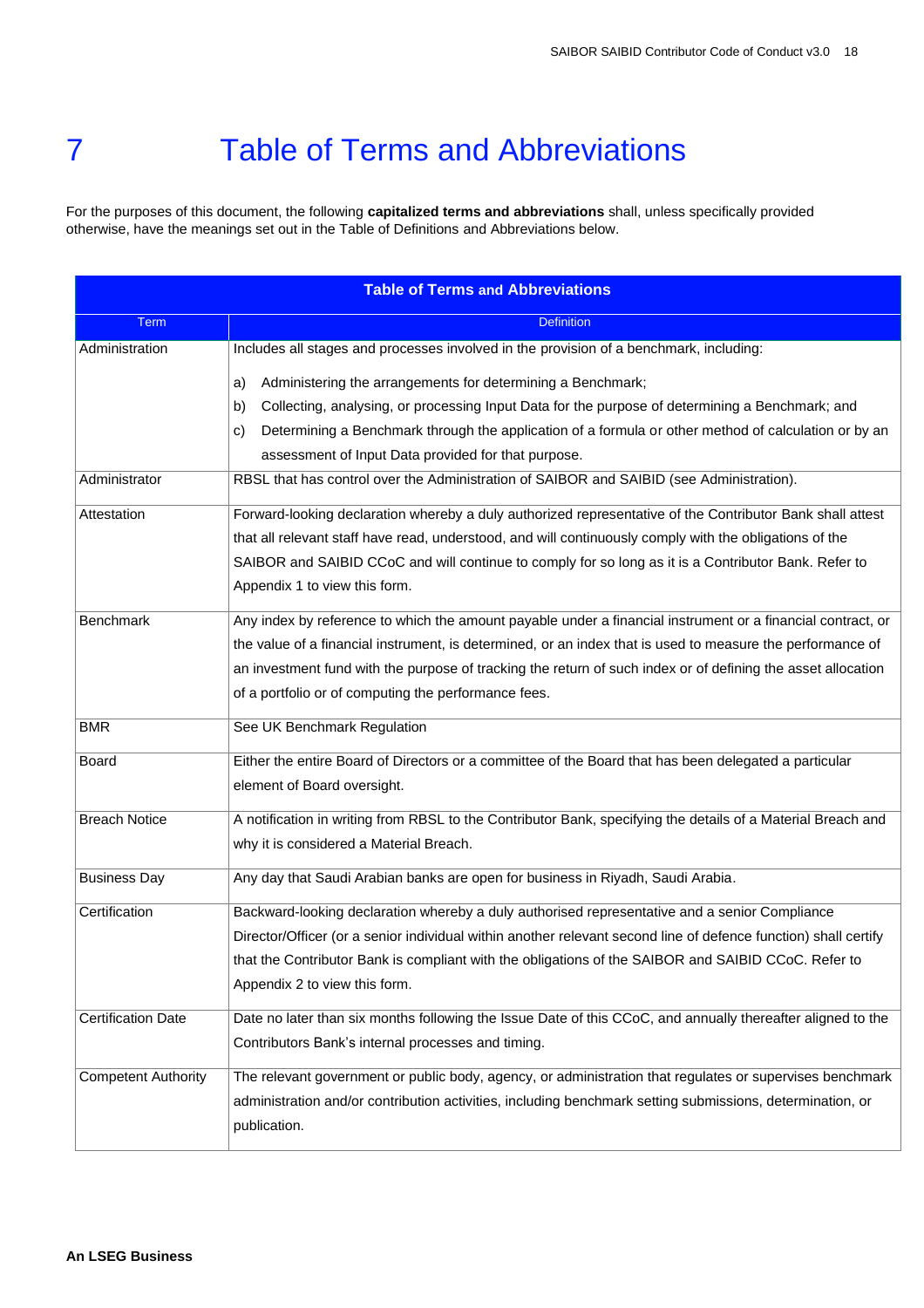| Compliance             | A Contributor Bank's second line of defense control function that is responsible for the establishment of          |
|------------------------|--------------------------------------------------------------------------------------------------------------------|
|                        | policies and procedures for assessing the first line of defenses compliance with applicable securities laws,       |
|                        | and the monitoring and assessment of compliance with such policies and procedures.                                 |
| Contribution(s)        | The rates submitted with a term of Overnight, 1 week, 1 month, 3 months, 6 months, and 1 year by each              |
|                        | Contributor Bank to RBSL for the purposes of establishing SAIBOR and SAIBID.                                       |
| Contributor Bank(s)    | The entity responsible for the provision of SAIBOR and SAIBID Input Data to RBSL.                                  |
| Data Input(s)          | Refers to prices, estimates, values, rates, or other information that is used by a Contributor Bank for the        |
|                        | purposes of determining SAIBOR and SAIBID. For example, related indicative prices, transactions and                |
|                        | Market Data or other factors considered in the determination of a contribution.                                    |
| <b>ESMA</b>            | European Securities and Markets Authority.                                                                         |
| EU BMR                 | See EU Benchmark Regulation.                                                                                       |
| <b>EU Benchmark</b>    | Regulation (EU) 2016/1011 and relevant supporting Regulatory Technical Standards ("RTS") and                       |
| Regulation             | Questions and Answers ("Q&A).                                                                                      |
| <b>Expert Judgment</b> | Refers to the exercise of discretion by the SAIBOR and SAIBID Submitter with respect to the various                |
|                        | factors considered in the determination of data inputs to determine a contribution. For example: including         |
|                        | (but not limited to) Transactions that are outside the specified tenor buckets; Interpolation/extrapolation        |
|                        | (from transactions in the markets underlying Level 1 and Level 2); Other market instruments: interest rate         |
|                        | swaps, money market operation rates, forward rate agreement/single period swaps, overnight-indexed                 |
|                        | swaps, Saudi Central Bank bills; Macro-economic factors (monetary policy change, policy rate change in             |
|                        | major economies & significant economic data); Credit standing i.e. a published and verifiable change in the        |
|                        | credit standing of the bank; and Other factors: those that can be evidenced and verified, as agreed with a         |
|                        | Contributor Bank's internal compliance and risk.                                                                   |
| <b>FCA</b>             | UK Financial Conduct Authority.                                                                                    |
| Force Majeure Event    | Means (a) acts of God; (b) flood, fire, earthquake or explosion; (c) war, invasion, hostilities (whether war is    |
|                        | declared or not), terrorist threats or acts, riot or other civil unrest; (d) government order or law; (e) actions, |
|                        | embargoes or blockades in effect on or after the date of this Agreement; (f) action by any governmental            |
|                        | authority; (g) national or regional emergency; (h) strikes, labour stoppages or slowdowns or other industrial      |
|                        | disturbances; and (i) shortage of adequate power or transportation facilities.                                     |
| <b>Front Office</b>    | Any department, division, group, or personnel of a Contributor Bank or any of its affiliates, whether              |
|                        | identified as such, that performs, or personnel exercising direct supervisory authority over the performance       |
|                        | of, any pricing (excluding price verification for risk management purposes), trading, sales, marketing,            |
|                        | advertising, solicitation, structuring, or brokerage activities on behalf of a third party or for proprietary      |
|                        | purposes.                                                                                                          |
| Input Data             | See Contribution(s).                                                                                               |
| <b>Internal Audit</b>  | The control function that is responsible for a Contributor Bank's internal audit and is independent of the         |
|                        | business unit in which the SAIBOR and SAIBID Submission process is based.                                          |
| <b>IOSCO</b>           |                                                                                                                    |
|                        | International Organisation of Securities Commissions.                                                              |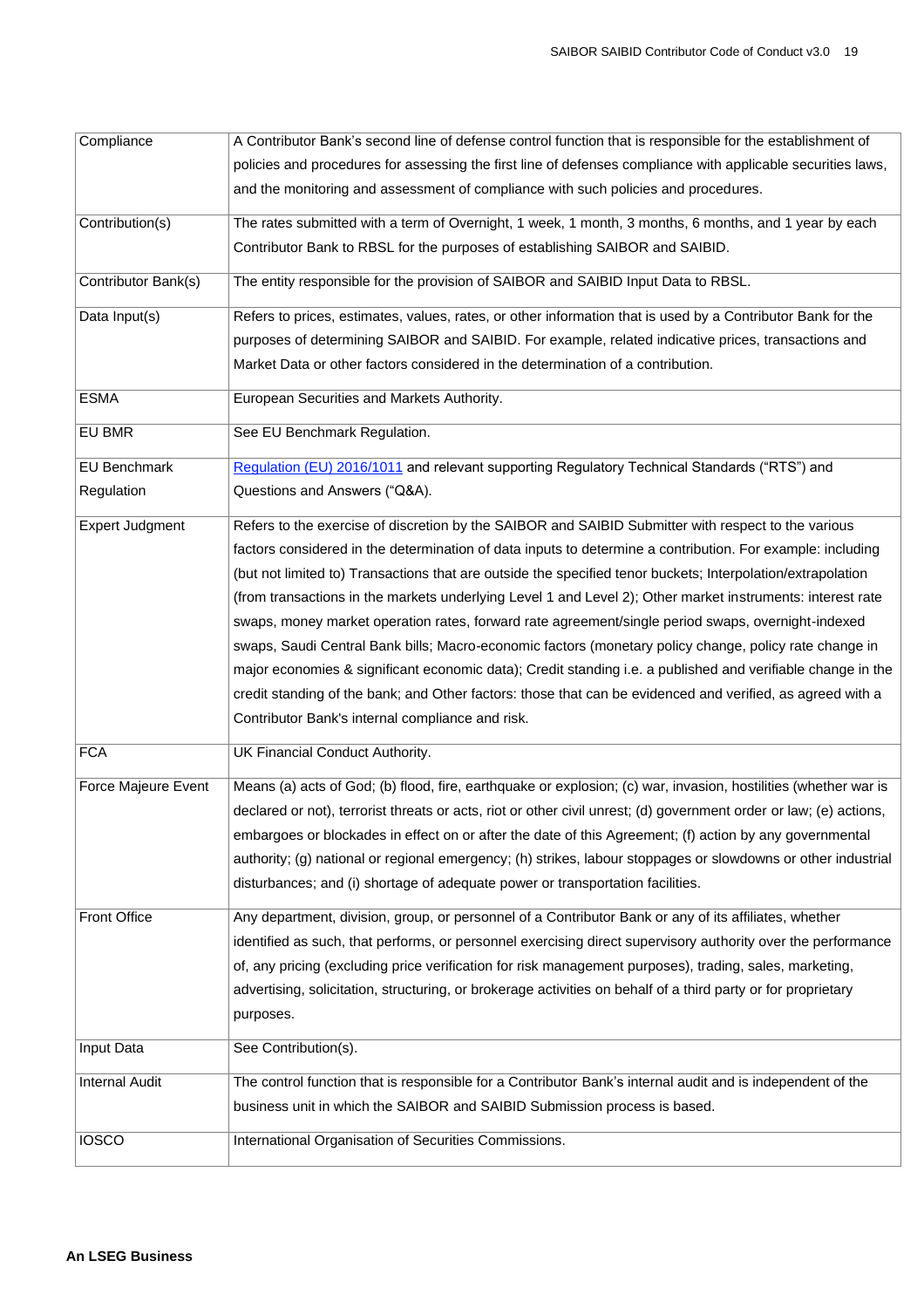| <b>IOSCO Principles</b>    | IOSCO Principles for Financial Benchmarks, Final Report, July 2013.                                                                                                          |
|----------------------------|------------------------------------------------------------------------------------------------------------------------------------------------------------------------------|
| <b>Issue Date</b>          | The date this version of the SAIBOR and SAIBID CCoC is published.                                                                                                            |
| <b>LSEG</b>                | The London Stock Exchange Group                                                                                                                                              |
| Market Data                | Refers to one or more observable external transactions, rates or benchmarks in the financial markets that                                                                    |
|                            | are considered by the Submitter in applying Expert Judgment.                                                                                                                 |
| <b>Market Participants</b> | Legal entities involved in the production, structuring, use of trading of financial contracts or financial                                                                   |
|                            | instruments used to inform the SAIBOR and SAIBID, or which reference SAIBOR and SAIBID.                                                                                      |
| <b>Material Breach</b>     | Any non-adherence to the SAIBOR and SAIBID Methodology or this CCoC which may impact the integrity                                                                           |
|                            | of the Input Data.                                                                                                                                                           |
| Methodology                | The written rules and procedures according to which information is collected and the SAIBOR and SAIBID                                                                       |
|                            | is determined.                                                                                                                                                               |
| Operational                | Operational Management is responsible for planning, directing and controlling the day-to-day operations of                                                                   |
| Management                 | Contributor Bank.                                                                                                                                                            |
| Oversight Committee        | Independent function composed of subject matter experts that is designated to provide independent                                                                            |
|                            | feedback and challenge to RBSL to ensure oversight of all aspects of the provision of SAIBOR and                                                                             |
|                            | SAIBID.                                                                                                                                                                      |
| <b>Oversight Functions</b> | Independent function composed of subject matter experts that is designated to provide independent                                                                            |
|                            | feedback and challenge to RBSL to ensure oversight of all aspects of the provision of SAIBOR and<br>SAIBID.                                                                  |
|                            |                                                                                                                                                                              |
| Panel                      | Subset of Market Participants who are SAIBOR and SAIBID Contributor Banks.                                                                                                   |
| <b>RBSL</b>                | Refinitiv Benchmark Services (UK) Limited, a company incorporated in England and Wales with company                                                                          |
|                            | number 08541574.                                                                                                                                                             |
| Record Keeping             | For the purposes of the SAIBOR and SAIBID Benchmark setting process, the documentation and retention                                                                         |
|                            | of all relevant data, Input Data, submissions, other information, judgments (including the rational for any                                                                  |
|                            | exclusions of data), analyses and identities of Submitters and Supervisors used in the SAIBOR and                                                                            |
|                            | SAIBID Benchmark-setting process for an appropriate period. Refer to Section 4.8 for details.                                                                                |
| Refinitiv                  | See Refinitiv Group.                                                                                                                                                         |
| Refinitiv Group            | RBSL, Refinitiv, Refinitiv Holdings Limited and any entity that, from time to time, is directly or indirectly                                                                |
|                            | controlled by Refinitiv Holdings Limited (including its successors and assigns). For the purposes of this                                                                    |
|                            | definition, "control" means the power to direct or cause the direction of the management or policies of                                                                      |
|                            | such entity, whether through the ownership of voting securities, by contract, or otherwise, and the terms                                                                    |
|                            | "controlling" and "controlled" shall be construed accordingly.                                                                                                               |
| <b>Remediation Period</b>  | Following the Contributor Bank's receipt of a Breach Notice, the Contributor Bank shall make all                                                                             |
|                            | reasonable efforts to promptly rectify the issue, error, or correct the inaccuracy as soon as practicable but<br>no later than three months of receipt of the Breach Notice. |
|                            |                                                                                                                                                                              |
| <b>RL</b>                  | Refinitiv Limited, a company incorporated in England and Wales.                                                                                                              |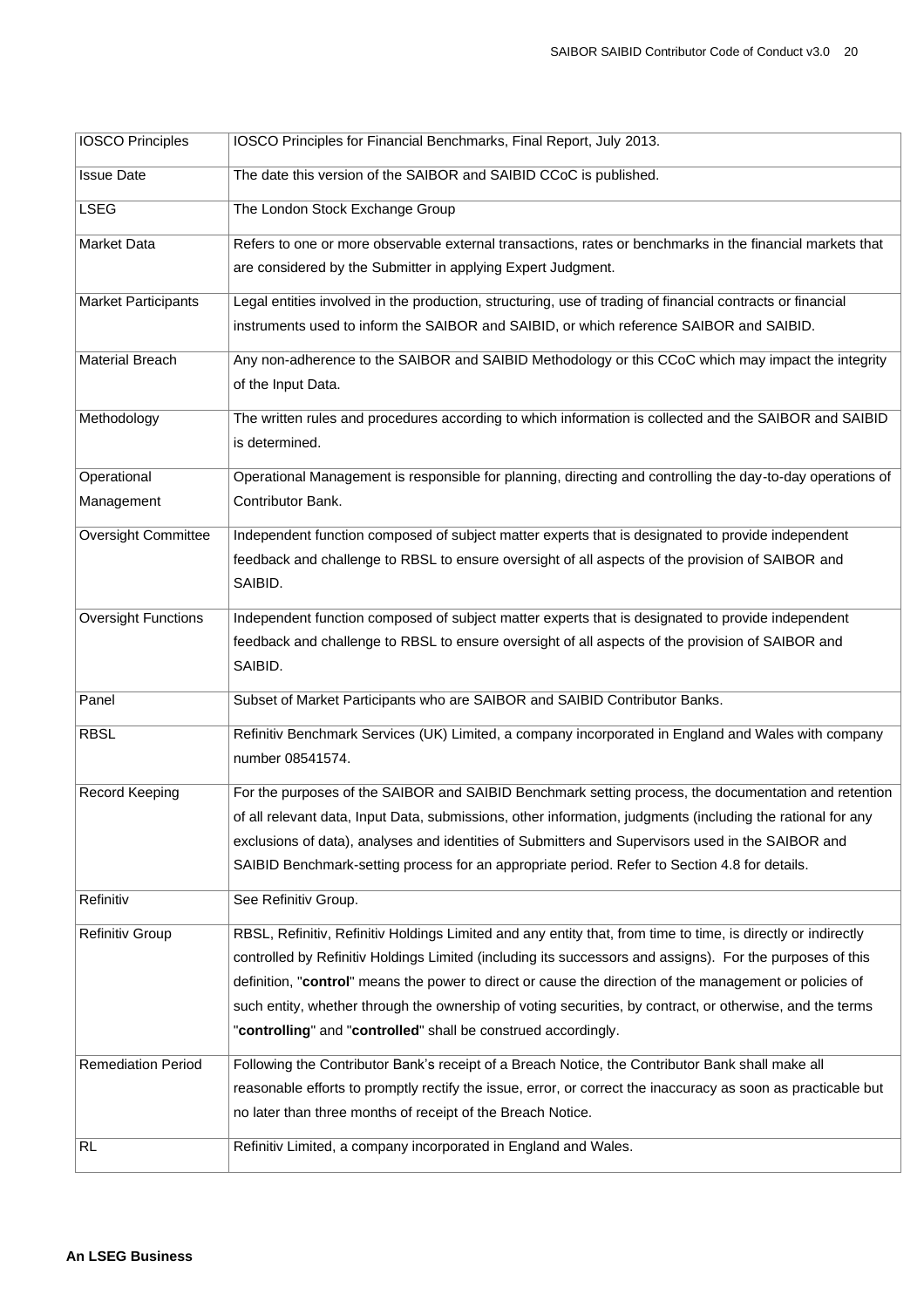| <b>RTS</b>               | Regulatory Technical Standards in the Commission Delegated Regulation (EU) 2018/1639.                        |  |
|--------------------------|--------------------------------------------------------------------------------------------------------------|--|
| SAIBID                   | SAIBID is a benchmark representing the realised cost of contributor panel banks' wholesale unsecured         |  |
|                          | funding in Saudi Riyals, anchored in transactions where possible. A waterfall methodology is applied to      |  |
|                          | enable a rate to be published in a wide range of market circumstances.                                       |  |
| <b>SAIBOR</b>            | The Saudi Arabian Interbank Offered Rate ("SAIBOR") benchmark is an indicative offer rate at which           |  |
|                          | contributor panel banks would be able to borrow unsecured interbank funds in Saudi Riyals, anchored in       |  |
|                          | transactions where possible together with a historical spread adjustment. A waterfall methodology is         |  |
|                          | applied to enable a rate to be published in a wide range of market circumstances.                            |  |
| SAIBOR and SAIBID        | SAIBOR and SAIBID Contributor Code of Conduct                                                                |  |
| CCoC                     |                                                                                                              |  |
| SAIBOR and SAIBID        | The methodology used to calculate SAIBOR and SAIBID which is published on the Refinitiv website.             |  |
| Methodology              |                                                                                                              |  |
| Senior Management        | Senior Management means the Chief Executive Officer (CEO) and individuals who are directly accountable       |  |
|                          | to the CEO. In addition to the CEO's direct reports e.g., heads of major business platforms or units, Senior |  |
|                          | Management may also include the executives responsible for the Oversight Functions, such as the Chief        |  |
|                          | Financial Officer (CFO), Chief Risk Officer (CRO), Chief Compliance Officer (CCO), Chief Internal Auditor    |  |
|                          | and Chief Actuary (CA).                                                                                      |  |
| Submission(s)            | The process of contributing Input Data.                                                                      |  |
| Submission               | Procedures detailing the requirement for the Contributor Bank's Input Data to be aligned to the contents of  |  |
| Procedures               | the SAIBOR and SAIBID Methodology. These Procedures shall include sufficient details about market data       |  |
|                          | or other factors that may be considered by the Contributor Bank, method to be used for the secure transfer   |  |
|                          | of data (approved contribution tool provided by the Administrator), and contingency plans for submitting     |  |
|                          | Input Data, along with any procedures for submission adjustments. It will include the development of a       |  |
|                          | Submission Report.                                                                                           |  |
| <b>Submission Report</b> | A general record of factors considered in the determination of each contribution which may include, but not  |  |
|                          | be limited to, the data inputs considered in determining all such contributions and the use of expert        |  |
|                          | judgment used.                                                                                               |  |
| Submitter                | A natural person employed by the Contributor Bank who determine and physically provide the SAIBOR and        |  |
|                          | SAIBID contribution to RBSL.                                                                                 |  |
| <b>Submitting Bank</b>   | See Contributor Bank.                                                                                        |  |
| Supervisor               | Natural person employed by the Contributor Bank with authority over the Submitter.                           |  |
| <b>UK</b>                | United Kingdom.                                                                                              |  |
| <b>UK Benchmark</b>      | The Benchmarks (Amendment and Transitional Provision) (EU Exit) Regulations 2019) and supporting             |  |
| Regulation               | Regulatory Technical Standards under the Benchmarks Regulation ("RTS") (Official Journal L274 - 05 Nov       |  |
|                          | 2018).                                                                                                       |  |
| UK BMR                   | See UK Benchmark Regulation                                                                                  |  |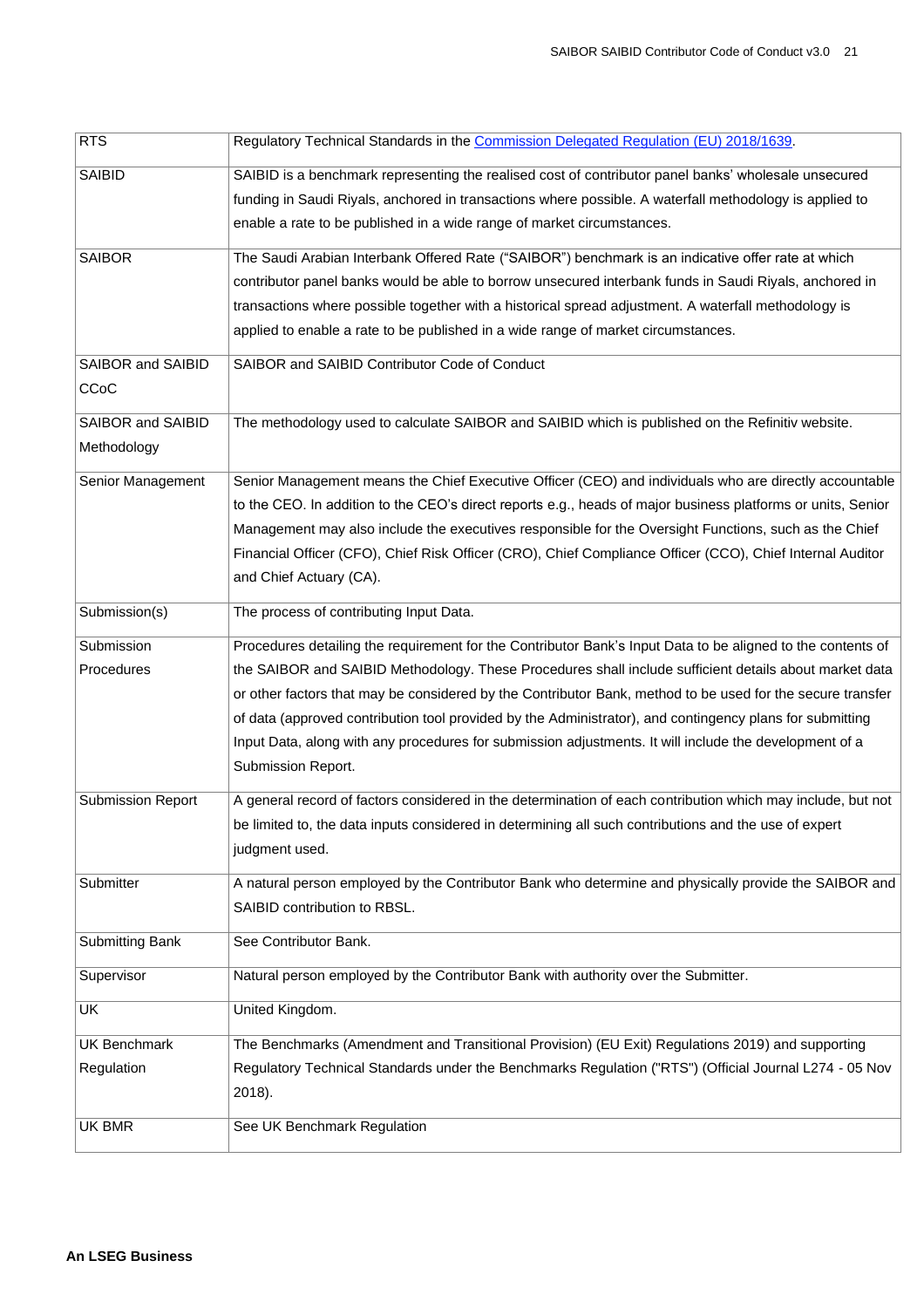# <span id="page-21-0"></span>Appendix 1: SAIBOR and SAIBID Contributor Code of Conduct – Attestation Form

The SAIBOR and SAIBID Contributor Code of Conduct specifies the obligations that each Contributor Bank and Submitter providing SAIBOR and SAIBID Benchmark Input Data to RBSL must adhere to on a continuous basis.

This form must be printed, signed and returned to RBSL by a duly authorised representative of the Contributor Bank in accordance with Section 6.3 of the SAIBOR and SAIBID Contributor Code of Conduct. For the avoidance of doubt the frequency of the Attestation is ad-hoc and triggered by the publication of SAIBOR and SAIBID CCoC that contains a material modification in accordance with Section 3.2 of the SAIBOR and SAIBID Contributor Code of Conduct.

Contributor Bank's shall send a signed soft-copy to RBSL vi[a frcompliance@refinitiv.com](mailto:frcompliance@refinitiv.com) (or such other email address as RBSL has notified the Contributor Banks and Submitters in writing).

...........................................................................................................................................................................................................

The Contributor Bank/Submitter hereby attests that all relevant staff, including those on the record pursuant to Section 3.4, have read, understood and will continuously comply with the obligations of the SAIBOR and SAIBID Contributor Code of Conduct and will continue to comply for so long as it is a Contributor Bank.

|                                                        | <b>SAIBOR and SAIBID Contributor Code of Conduct - Attestation</b>            |  |  |
|--------------------------------------------------------|-------------------------------------------------------------------------------|--|--|
| Name of SAIBOR and SAIBID<br><b>Contributing Bank:</b> |                                                                               |  |  |
| Role:                                                  | Head of Asset and Liability Management (ALM) or similar position in the bank. |  |  |
| Name of Individual:                                    |                                                                               |  |  |
| <b>Job Title:</b>                                      |                                                                               |  |  |
| e-mail address:                                        |                                                                               |  |  |
| <b>Phone Number:</b>                                   |                                                                               |  |  |
| <b>Code of Conduct Version:</b>                        |                                                                               |  |  |
| Date Signed:                                           |                                                                               |  |  |
| Signature:                                             |                                                                               |  |  |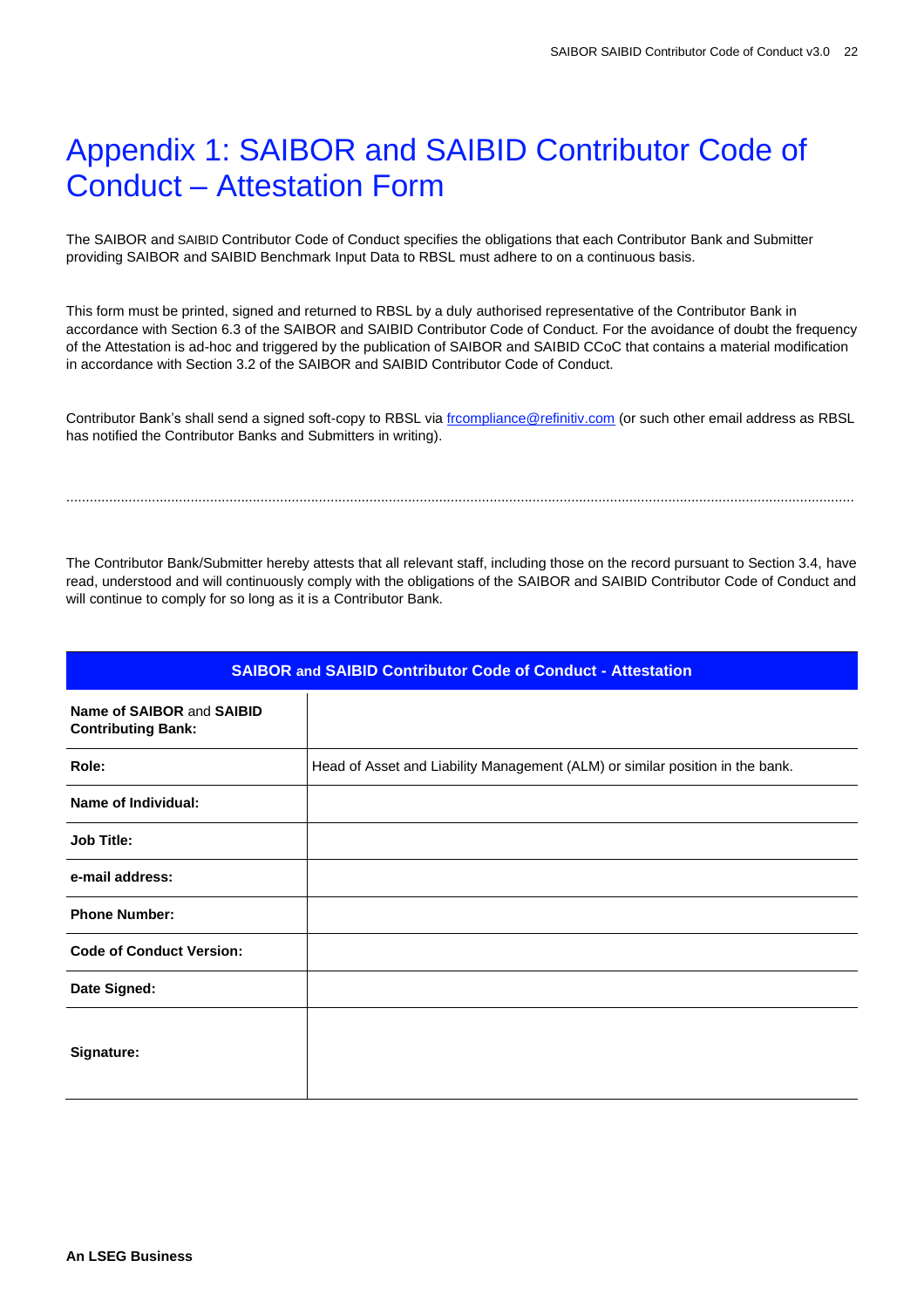# <span id="page-22-0"></span>Appendix 2: SAIBOR and SAIBID Contributor Code of Conduct – Compliance Certification Form

The SAIBOR and SAIBID Contributor Code of Conduct specifies the obligations that each Contributor Bank and Submitter providing SAIBOR and SAIBID Benchmark Input Data to RBSL must adhere to on a continuous basis.

This form must be signed and returned to RBSL by (i) a duly authorised representative of the Contributor Bank and (ii) a senior member of the Compliance team of the Contributor, or other relevant second line of defence function, in accordance with Section 3.6 of the SAIBOR and SAIBID Contributor Code of Conduct.

Each Contributor Bank shall send a signed soft-copy to RBSL via [frcompliance@refinitiv.com](mailto:frcompliance@refinitiv.com) (or such other email address as RBSL has notified the Contributor Banks and Submitters in writing) no later than (i) six months following the Issue Date (as defined in the SAIBOR and SAIBID Contributor Code of Conduct); and (ii) thereafter, on an annual basis in accordance with Section 3.6.2 of the SAIBOR and SAIBID Contributor Code of Conduct.

...........................................................................................................................................................................................................

The Contributor hereby certifies that the Contributor is fully compliant with the SAIBOR and SAIBID Contributor Code of Conduct as at the date this form is completed.

|                                                        | <b>SAIBOR and SAIBID Contributor Code of Conduct - Annual Compliance Certification</b> |                                                                                              |  |
|--------------------------------------------------------|----------------------------------------------------------------------------------------|----------------------------------------------------------------------------------------------|--|
| Name of SAIBOR and SAIBID<br><b>Contributing Bank:</b> |                                                                                        |                                                                                              |  |
| Role:                                                  | Head of Asset and Liability Management<br>(ALM) or similar position in the bank.       | Senior Compliance Director/Officer (or<br>other relevant second line of defence<br>function) |  |
| <b>Name of Individual:</b>                             |                                                                                        |                                                                                              |  |
| <b>Job Title:</b>                                      |                                                                                        |                                                                                              |  |
| e-mail address:                                        |                                                                                        |                                                                                              |  |
| <b>Phone Number:</b>                                   |                                                                                        |                                                                                              |  |
| <b>Code of Conduct Version:</b>                        |                                                                                        |                                                                                              |  |
| Date Signed:                                           |                                                                                        |                                                                                              |  |
| Signature:                                             |                                                                                        |                                                                                              |  |